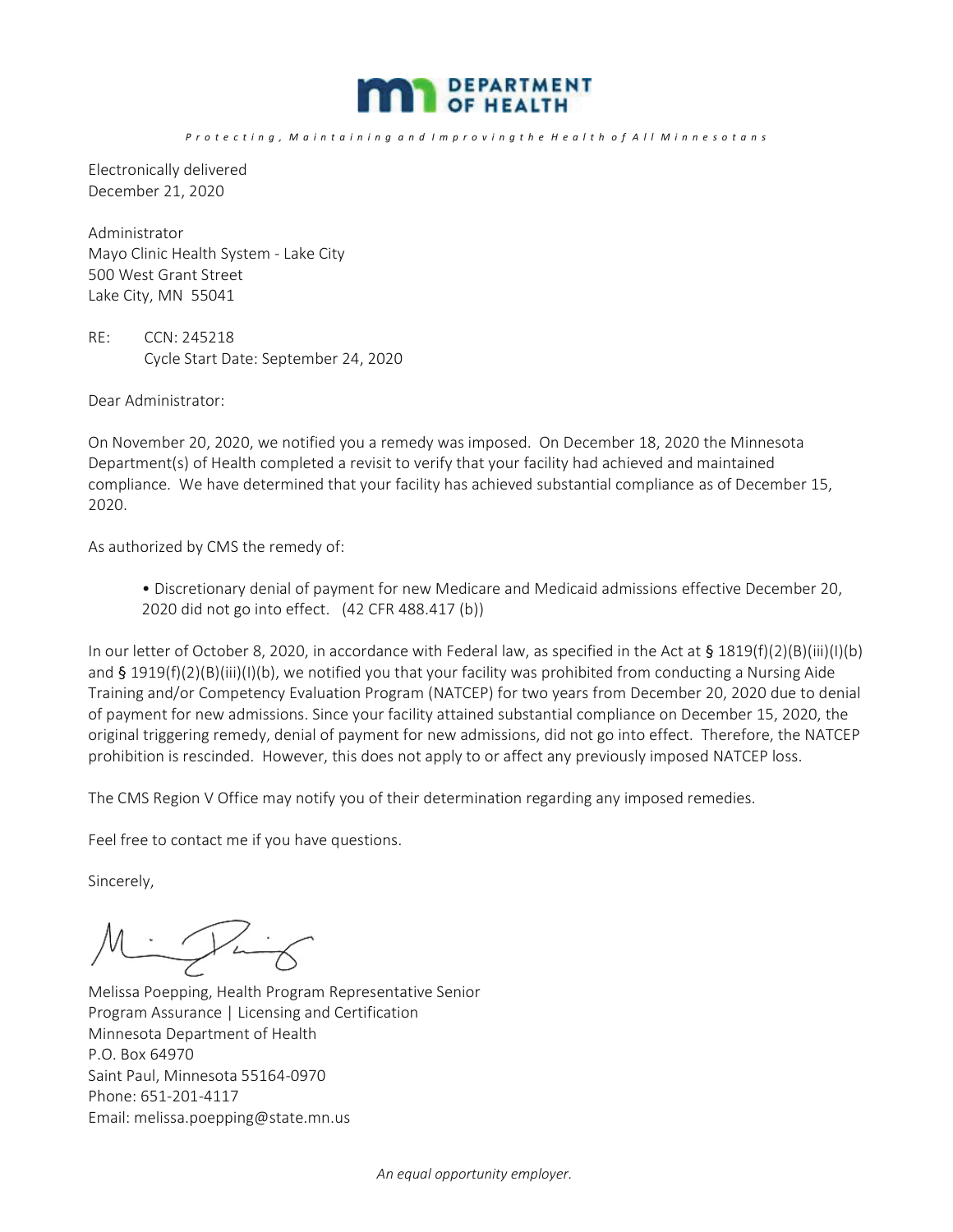

P r o t e c t i n q, M a i n t a i n i n q a n d I m p r o v i n q t h e H e a l t h o f A l I M i n n e s o t a n s

Electronically delivered

November 20, 2020

Administrator Mayo Clinic Health System - Lake City 500 West Grant Street Lake City, MN 55041

RE: CCN: 245218 Cycle Start Date: September 24, 2020

Dear Administrator:

On October 8, 2020, we informed you that we may impose enforcement remedies.

On November 2, 2020, the Minnesota Department(s) of Health completed a survey and it has been determined that your facility is not in substantial compliance. The most serious deficiencies in your facility were found to be widespread deficiencies that constituted no actual harm with potential for more than minimal harm that was not immediate jeopardy (Level F), as evidenced by the electronically attached CMS-2567, whereby corrections are required.

### REMEDIES

As a result of the survey findings and in accordance with survey and certification memo 16-31-NH, this Department recommended the enforcement remedy(ies) listed below to the CMS Region V Office for imposition. The CMS Region V Office concurs and is imposing the following remedy and has authorized this Department to notify you of the imposition:

- Directed plan of correction, Federal regulations at 42 CFR § 488.424. Please see electronically attached documents for the DPOC.
- Discretionary Denial of Payment for new Medicare and/or Medicaid Admissions, Federal regulations at 42 CFR § 488.417(a), effective December 20, 2020.

The CMS Region V Office will notify your Medicare Administrative Contractor (MAC) that the denial of payment for new admissions is effective December 20, 2020. They will also notify the State Medicaid Agency that they must also deny payment for new Medicaid admissions effective December 20, 2020.

You should notify all Medicare/Medicaid residents admitted on, or after, this date of the restriction. The remedy must remain in effect until your facility has been determined to be in substantial compliance or your provider agreement is terminated. Please note that the denial of payment for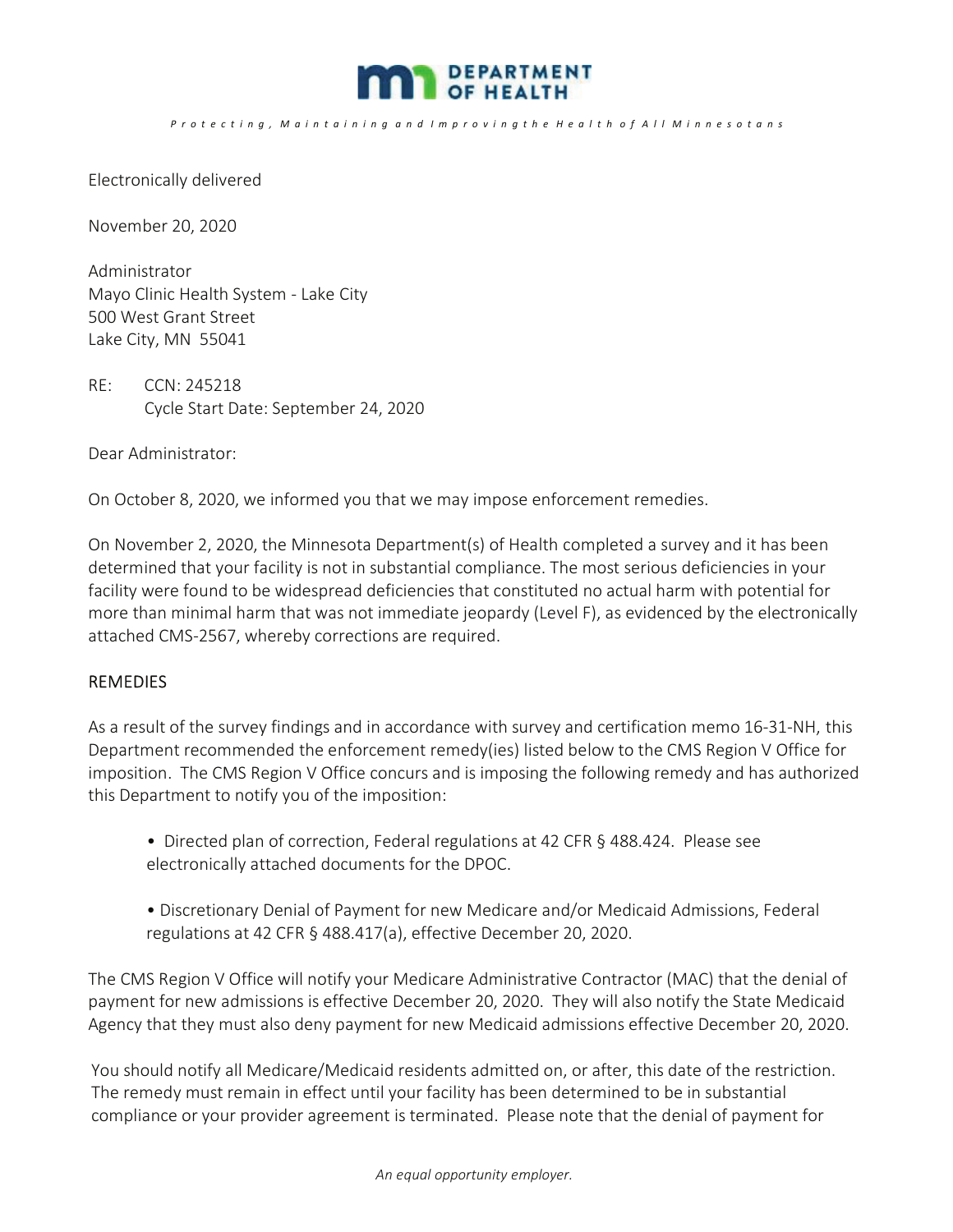Mayo Clinic Health System - Lake City November 20, 2020 Page 2

new admissions includes Medicare/Medicaid beneficiaries enrolled in managed care plans. It is your obligation to inform managed care plans contracting with your facility of this denial of payment for new admissions.

This Department is also recommending that CMS impose a civil money penalty. You will receive a formal notice from the CMS RO only if CMS agrees with our recommendation.

• Civil money penalty. (42 CFR 488.430 through 488.444)

# NURSE AIDE TRAINING PROHIBITION

Please note that Federal law, as specified in the Act at  $\S$ § 1819(f)(2)(B) and 1919(f)(2)(B), prohibits approval of nurse aide training and competency evaluation programs and nurse aide competency evaluation programs offered by, or in, a facility which, within the previous two years, has operated under a § 1819(b)(4)(C)(ii)(II) or § 1919(b)(4)(C)(ii) waiver (i.e., waiver of full-time registered professional nurse); has been subject to an extended or partial extended survey as a result of a finding of substandard quality of care; has been assessed a total civil money penalty of not less than \$11,160; has been subject to a denial of payment, the appointment of a temporary manager or termination; or, in the case of an emergency, has been closed and/or had its residents transferred to other facilities.

If you have not achieved substantial compliance by December 20, 2020, the remedy of denial of payment for new admissions will go into effect and this provision will apply to your facility. Therefore, Mayo Clinic Health System - Lake City will be prohibited from offering or conducting a Nurse Aide Training and/or Competency Evaluation Program (NATCEP) for two years from December 20, 2020. You will receive further information regarding this from the State agency. This prohibition is not subject to appeal. Further, this prohibition may be rescinded at a later date if your facility achieves substantial compliance prior to the effective date of denial of payment for new admissions. However, under Public Law 105-15, you may contact the State agency and request a waiver of this prohibition if certain criteria are met.

# ELECTRONIC PLAN OF CORRECTION (ePOC)

Within ten (10) calendar days after your receipt of this notice, you must submit an acceptable ePOC for the deficiencies cited. An acceptable ePOC will serve as your allegation of compliance. Upon receipt of an acceptable ePOC, we will authorize a revisit to your facility to determine if substantial compliance has been achieved. The failure to submit an acceptable ePOC can lead to termination of your Medicare and Medicaid participation (42 CFR 488.456(b)).

To be acceptable, a provider's ePOC must include the following:

- · How corrective action will be accomplished for those residents found to have been affected by the deficient practice.
- · How the facility will identify other residents having the potential to be affected by the same deficient practice.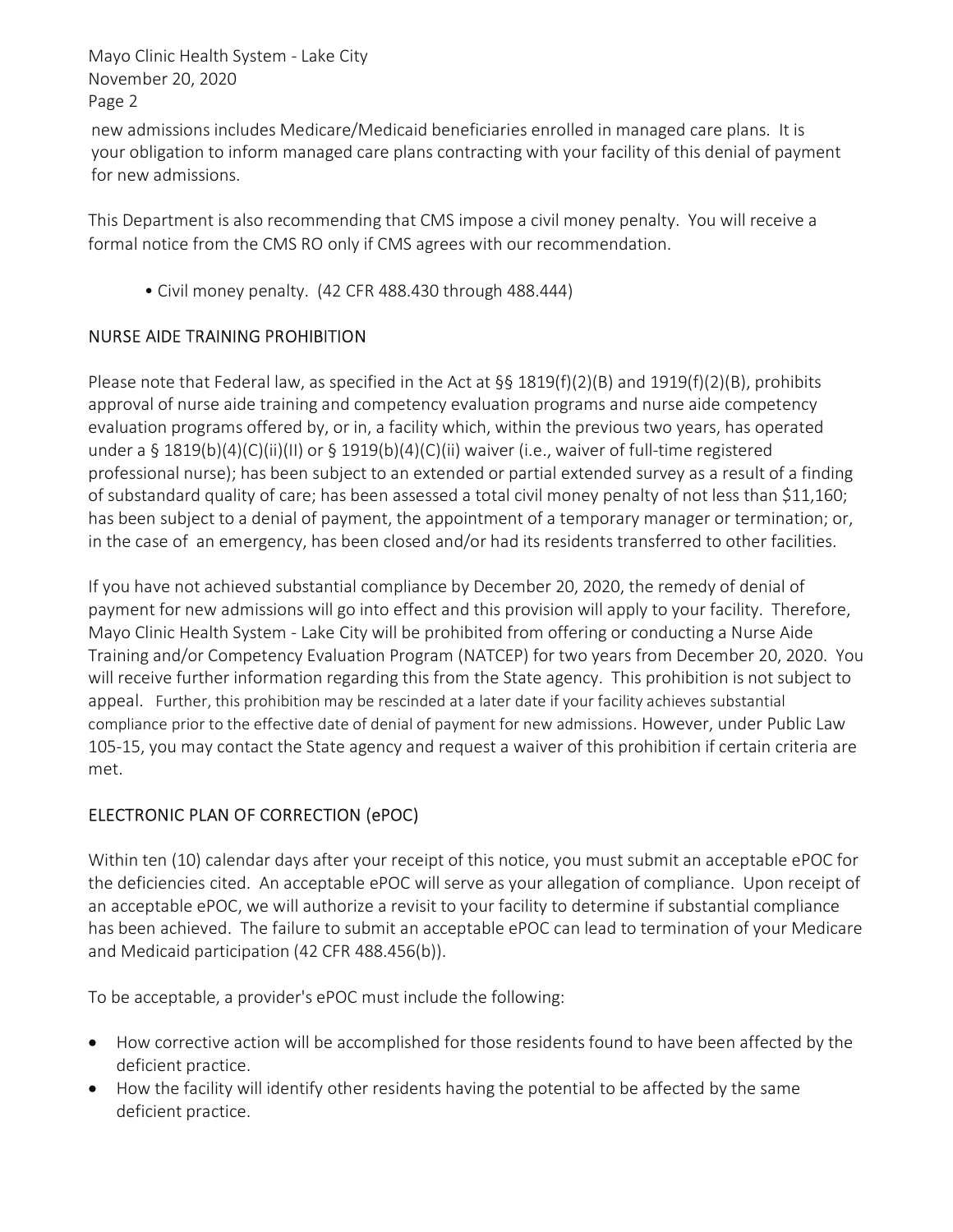Mayo Clinic Health System - Lake City November 20, 2020 Page 3

- · What measures will be put into place, or systemic changes made, to ensure that the deficient practice will not recur.
- · How the facility will monitor its corrective actions to ensure that the deficient practice is being corrected and will not recur.
- The date that each deficiency will be corrected.
- · An electronic acknowledgement signature and date by an official facility representative.

## DEPARTMENT CONTACT

Questions regarding this letter and all documents submitted as a response to the resident care deficiencies (those preceded by a "F" tag), and emergency preparedness deficiencies (those preceded by an "E" tag), i.e., the plan of correction should be directed to:

> Jennifer Kolsrud Brown, RN, Unit Supervisor Rochester District Office Licensing and Certification Program Health Regulation Division Minnesota Department of Health 18 Wood Lake Drive Southeast Rochester, Minnesota 55904-5506 Email: jennifer.kolsrud@state.mn.us Office: (507) 206-2727 Mobile: (507) 461-9125

### PRESUMPTION OF COMPLIANCE - CREDIBLE ALLEGATION OF COMPLIANCE

The facility's ePoC will serve as your allegation of compliance upon the Department's acceptance. In order for your allegation of compliance to be acceptable to the Department, the ePoC must meet the criteria listed in the plan of correction section above. You will be notified by the Minnesota Department of Health - Health Regulation Division staff and/or the Department of Public Safety, State Fire Marshal Division staff, if your ePoC for their respective deficiencies (if any) is acceptable.

### VERIFICATION OF SUBSTANTIAL COMPLIANCE

Upon receipt of an acceptable ePoC, a Post Certification Revisit (PCR), of your facility will be conducted to validate that substantial compliance with the regulations has been attained in accordance with your verification.

If substantial compliance has been achieved, certification of your facility in the Medicare and/or Medicaid program(s) will be continued and remedies will not be imposed. Compliance is certified as of the latest correction date on the approved ePoC, unless it is determined that either correction actually occurred between the latest correction date on the ePoC and the date of the first revisit, or correction occurred sooner than the latest correction date on the ePoC.

# FAILURE TO ACHIEVE SUBSTANTIAL COMPLIANCE BY THE SIXTH MONTH AFTER THE LAST DAY OF THE SURVEY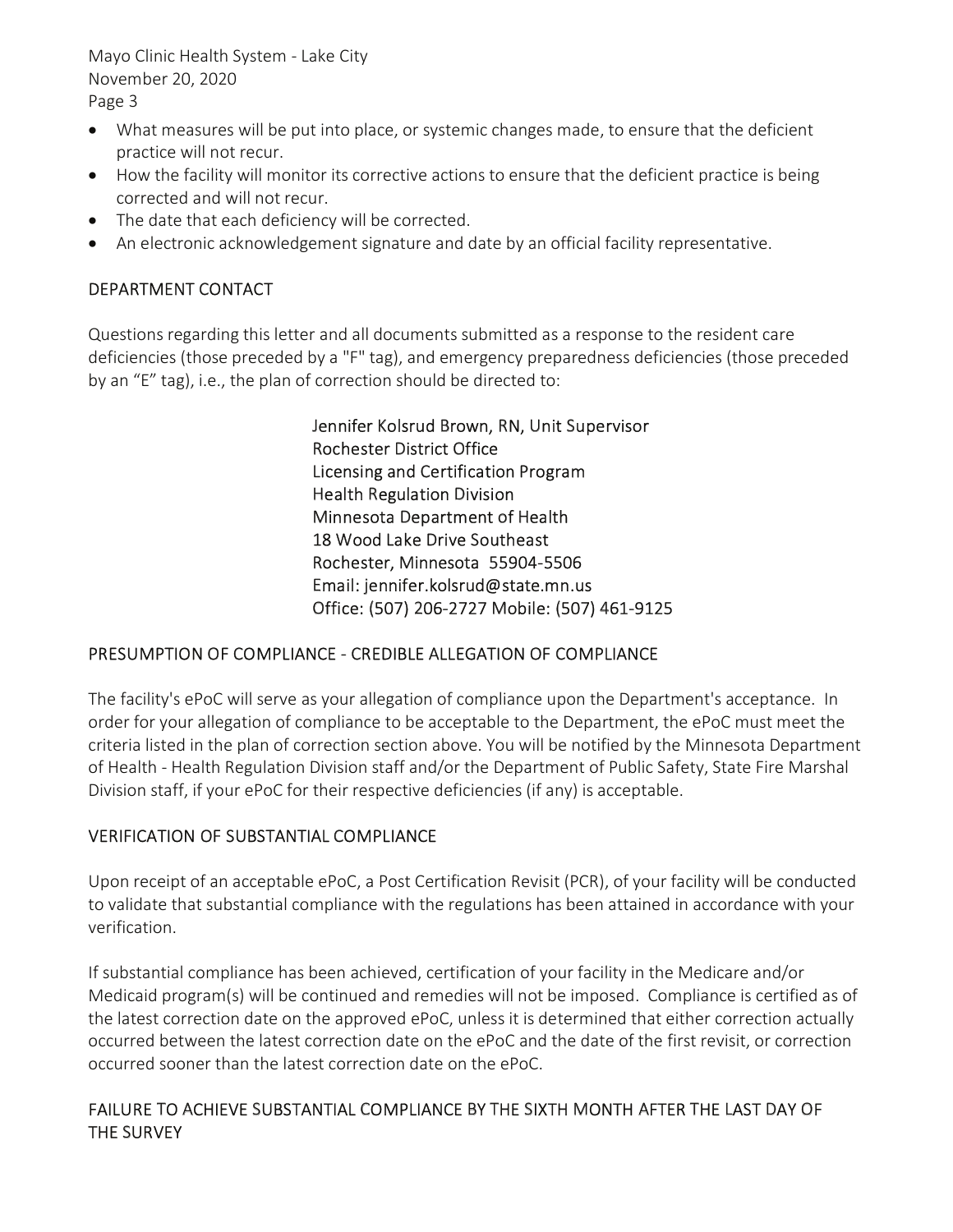Mayo Clinic Health System - Lake City November 20, 2020 Page 4

We will also recommend to the CMS Region V Office and/or the Minnesota Department of Human Services that your provider agreement be terminated by March 24, 2021 (six months after the identification of noncompliance) if your facility does not achieve substantial compliance. This action is mandated by the Social Security Act at § 1819(h)(2)(C) and 1919(h)(3)(D) and Federal regulations at 42 CFR § 488.412 and § 488.456.

Please note that this notice does not constitute formal notice of imposition of alternative remedies or termination of your provider agreement. Should the Centers for Medicare & Medicaid Services determine that termination or any other remedy is warranted, it will provide you with a separate formal notification of that determination.

# APPEAL RIGHTS

If you disagree with this action imposed on your facility, you or your legal representative may request a hearing before an administrative law judge of the Department of Health and Human Services, Departmental Appeals Board (DAB). Procedures governing this process are set out in 42 C.F.R. 498.40, et seq. You must file your hearing request electronically by using the Departmental Appeals Board's Electronic Filing System (DAB E-File) at https://dab.efile.hhs.gov no later than sixty (60) days after receiving this letter. Specific instructions on how to file electronically are attached to this notice. A copy of the hearing request shall be submitted electronically to:

### Tamika.Brown@cms.hhs.gov

Requests for a hearing submitted by U.S. mail or commercial carrier are no longer accepted as of October 1, 2014, unless you do not have access to a computer or internet service. In those circumstances you may call the Civil Remedies Division to request a waiver from e-filing and provide an explanation as to why you cannot file electronically or you may mail a written request for a waiver along with your written request for a hearing. A written request for a hearing must be filed no later than sixty (60) days after receiving this letter, by mailing to the following address:

> Department of Health & Human Services Departmental Appeals Board, MS 6132 Director, Civil Remedies Division 330 Independence Avenue, S.W. Cohen Building – Room G-644 Washington, D.C. 20201 (202) 565-9462

A request for a hearing should identify the specific issues, findings of fact and conclusions of law with which you disagree. It should also specify the basis for contending that the findings and conclusions are incorrect. At an appeal hearing, you may be represented by counsel at your own expense. If you have any questions regarding this matter, please contact Tamika Brown, Principal Program Representative by phone at (312) 353-1502 or by e-mail at Tamika.Brown@cms.hhs.gov.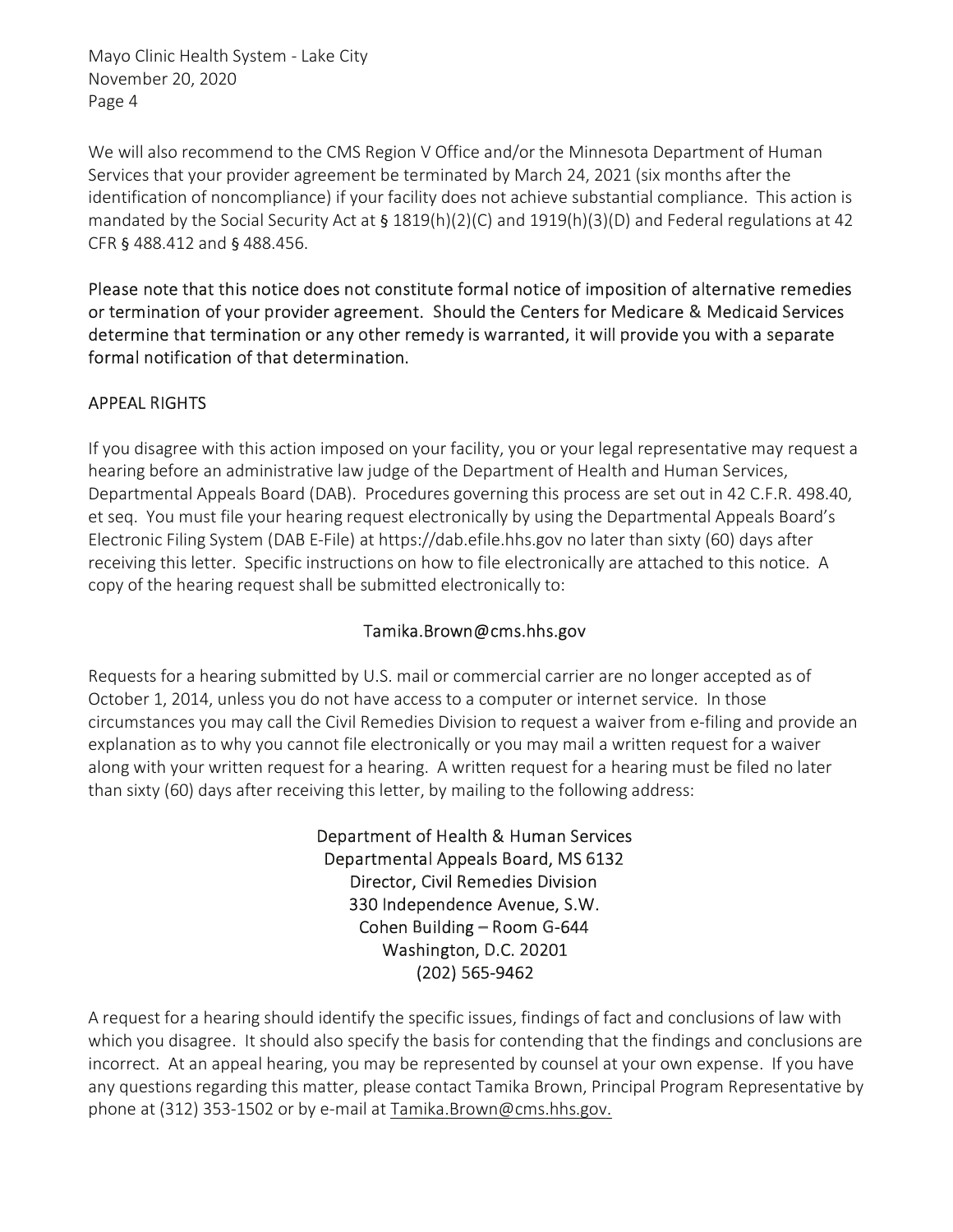### INFORMAL DISPUTE RESOLUTION (IDR) / INDEPENDENT INFORMAL DISPUTE RESOLUTION (IIDR)

In accordance with 42 CFR 488.331, you have one opportunity to question cited deficiencies through an informal dispute resolution process. You are required to send your written request, along with the specific deficiencies being disputed, and an explanation of why you are disputing those deficiencies, to:

> Nursing Home Informal Dispute Process Minnesota Department of Health Health Regulation Division P.O. Box 64900 St. Paul, Minnesota 55164-0900

This request must be sent within the same ten days you have for submitting an ePoC for the cited deficiencies. All requests for an IDR or IIDR of federal deficiencies must be submitted via the web at: https://mdhprovidercontent.web.health.state.mn.us/ltc\_idr.cfm

You must notify MDH at this website of your request for an IDR or IIDR within the 10 calendar day period allotted for submitting an acceptable electronic plan of correction. A copy of the Department's informal dispute resolution policies are posted on the MDH Information Bulletin website at: https://www.health.state.mn.us/facilities/regulation/infobulletins/ib04\_8.html

Please note that the failure to complete the informal dispute resolution process will not delay the dates specified for compliance or the imposition of remedies.

Feel free to contact me if you have questions.

Sincerely,

Mingling

Melissa Poepping, Health Program Representative Senior Program Assurance | Licensing and Certification Minnesota Department of Health P.O. Box 64970 Saint Paul, Minnesota 55164-0970 Phone: 651-201-4117 Email: melissa.poepping@state.mn.us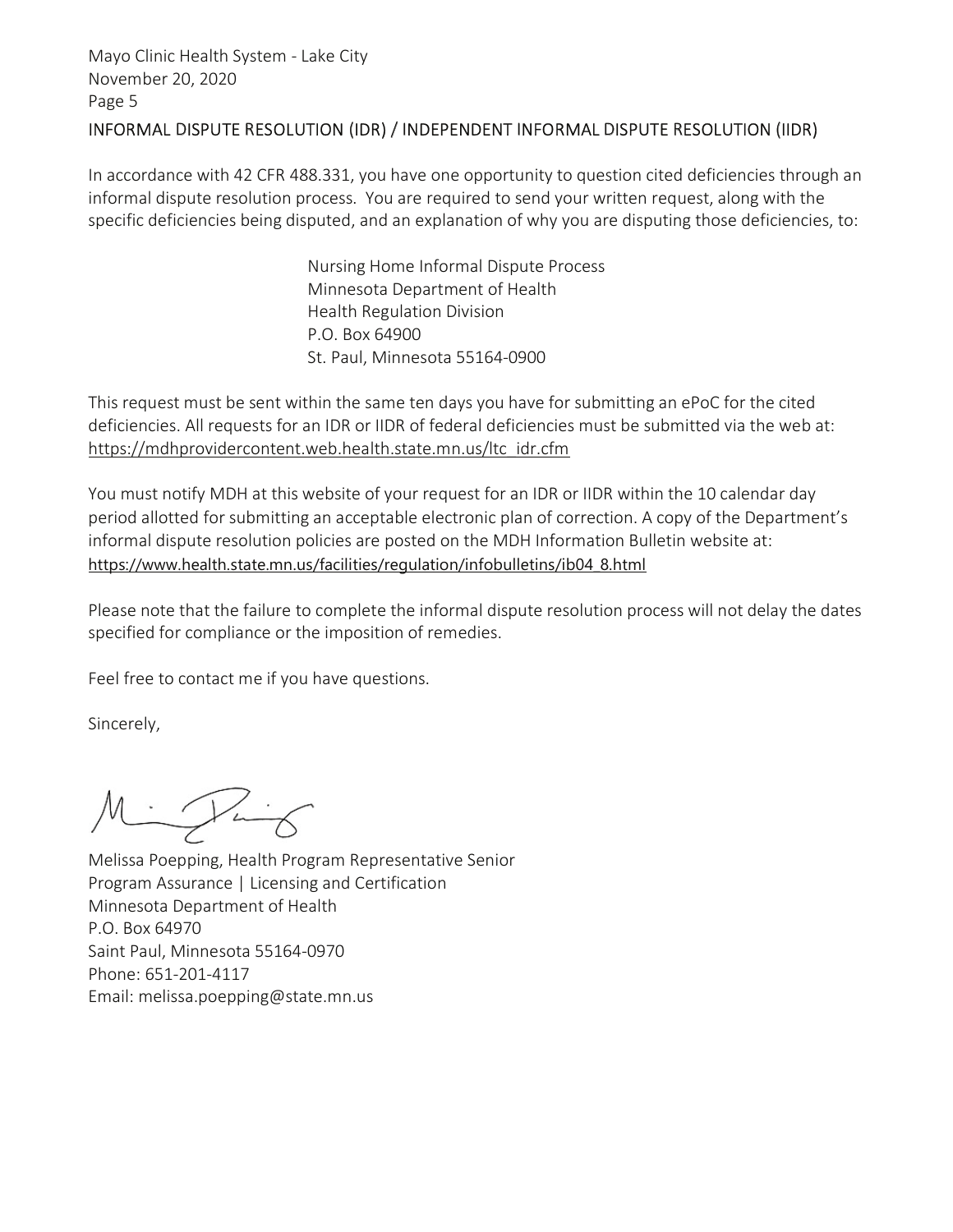

#### P r o t e c t i n g , M a i n t a i n i n g a n d I m p r o v i n g t h e H e a l t h o f A l l M i n n e s o t a n s

## DIRECTED PLAN OF CORRECTION

A Directed Plan of Correction (DPOC) is imposed in accordance with 42 CFR § 488.424. Your facility must include the following in their POC for the deficient practice cited at F880:

#### Cohorting Residents/Transmission Based Precaution "Isolation"

- · Address how corrective action will be accomplished for those residents found to have been affected by the deficient practice.
- · Address how the facility will identify other residents having the potential to be affected by the same deficient practice.

#### POLICIES/PROCEDURES/SYSTEM CHANGES:

· The facility's Quality Assurance and Performance Improvement Committee must conduct a root cause analysis (RCA) to identify the problem(s) that resulted in this deficiency and develop intervention or corrective action plan to prevent recurrence.

The Infection Preventionist and Director of Nursing shall complete the following:

- · Grouping of residents, or "cohorting," should be done when possible to separate residents with an infectious disease (positive residents) from residents who are not affected. Plans to cohort should be carefully established in advance and should be centered on implementation of infection control practices.
- · Dedicate a unit or part of a unit as the care location for residents with disease, including those with or without current symptoms of illness. Anticipate ways to close off units to prevent spread of illness from ill residents to non-ill residents (e.g., for symptomatic COVID-19, recovered COVID-19 residents, non-COVID-19 suspected residents).
- · Confine symptomatic residents and exposed roommates to their rooms. If they must leave their room, ensure the resident is wearing a mask.
- · Provide dedicated equipment for areas, as able.

When a resident is placed on transmission-based precautions, the staff should implement the following:

- · Clearly identify the type of precautions and the appropriate PPE to be used.
- · Place signage in a conspicuous place outside the resident's room (e.g., the door or on the wall next to the door) identifying the CDC category of transmission-based precautions (e.g., contact, droplet, or airborne), instructions for use of PPE, and/or instructions to see the nurse before entering. Ensure that signage also complies with residents' rights to confidentiality and privacy.
- · Make PPE readily available near the entrance to the resident's room.
- Don appropriate PPE upon entry into the environment (e.g., room or cubicle) of resident on transmission-based precautions (e.g., contact precautions).
- · Use disposable or dedicated noncritical resident-care equipment (e.g., blood pressure cuff, bedside commode). If noncritical equipment is shared between residents, it will be cleaned and disinfected following manufacturer's instructions with an EPA-registered disinfectant after use.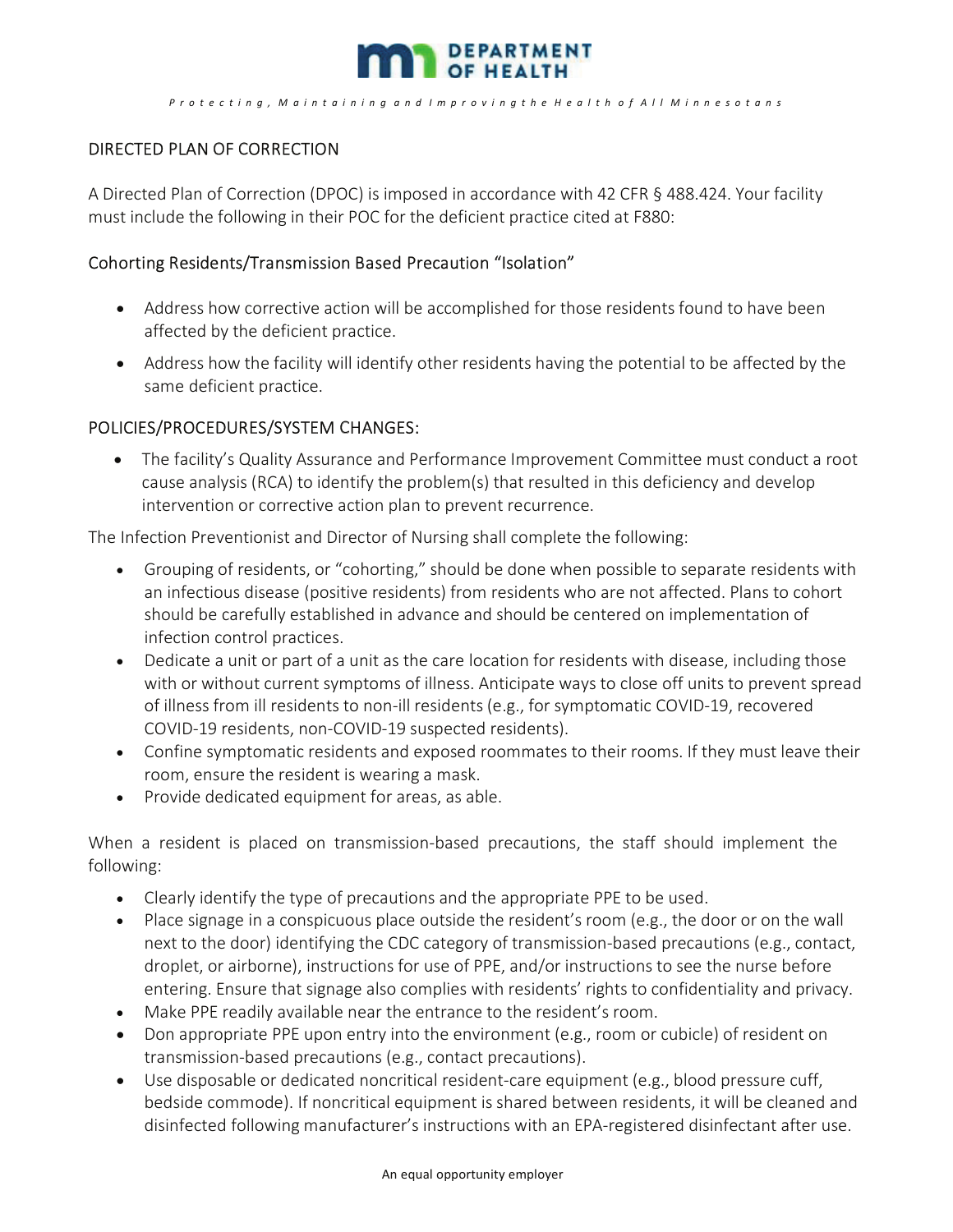• Clean and disinfect objects and environmental surfaces that are touched frequently (e.g., bed rails, over-bed table, bedside commode, lavatory surfaces in resident bathrooms).

# TRAINING/EDUCATION:

- Provide education to residents (to the degree possible/consistent with the resident's capacity) and their representatives or visitors on the use of transmission-based precautions.
- Refer to CDC Guideline for Isolation Precautions: Preventing Transmission of Infectious Agents in Healthcare Settings. https://www.cdc.gov/infectioncontrol/guidelines/isolation/index.html
- Refer to MDH COVID-19 Infection Prevention and Control and Cohorting in Long-term Care. https://www.health.state.mn.us/diseases/coronavirus/hcp/ltcipchohort.pdf
- MDH: Interim Guidance for Hospital Discharge to Home or Admission to Congregate Living Settings and Discontinuing Transmission-Based Precautions. https://www.health.state.mn.us/diseases/coronavirus/hcp/hospdischarge.pdf

# CDC RESOURCES:

Infection Control Guidance: https://www.cdc.gov/coronavirus/2019-ncov/hcp/infection-control.html CDC: Isolation Precautions Guideline:

https://www.cdc.gov/infectioncontrol/guidelines/isolation/index.html

CDC: Guideline for Isolation Precautions: Preventing Transmission of Infectious Agents in Healthcare Settings (2007): https://www.cdc.gov/infectioncontrol/guidelines/isolation/index.html

CDC: Personal Protective Equipment: https://www.cdc.gov/niosh/ppe/

Healthcare Infection Prevention and Control FAQs for COVID-19:

https://www.cdc.gov/coronavirus/2019-ncov/hcp/faq.html?CDC\_AA\_refVal=https%3A%2F%2Fwww.cd c.gov%2Fcoronavirus%2F2019-ncov%2Fhcp%2Finfection-control-faq.html

# MDH RESOURCES:

Personal Protective Equipment (PPE) for Infection Control:

https://www.health.state.mn.us/facilities/patientsafety/infectioncontrol/ppe/index.html

MDH Contingency Standards of Care for COVID-19: Personal Protective Equipment for Congregate Care Settings (PDF): https://www.health.state.mn.us/communities/ep/surge/crisis/ppegrid.pdf

Interim Guidance on Facemasks as a Source Control Measure (PDF):

https://www.health.state.mn.us/diseases/coronavirus/hcp/maskssource.pdf

Interim Guidance on Alternative Facemasks (PDF):

https://www.health.state.mn.us/diseases/coronavirus/hcp/masksalt.pdf

Aerosol-Generating Procedures and Patients with Suspected or Confirmed COVID-19 (PDF):

https://www.health.state.mn.us/diseases/coronavirus/hcp/aerosol.pdf

Droplet Precautions:

https://www.health.state.mn.us/facilities/patientsafety/infectioncontrol/pre/droplet.html Airborne Precautions:

https://www.health.state.mn.us/facilities/patientsafety/infectioncontrol/pre/droplet.html

# MONITORING/AUDITING:

• The Director of Nursing, the Infection Preventionist and other facility leadership will verify the placement of each new admission and location and audit for transmission based precautions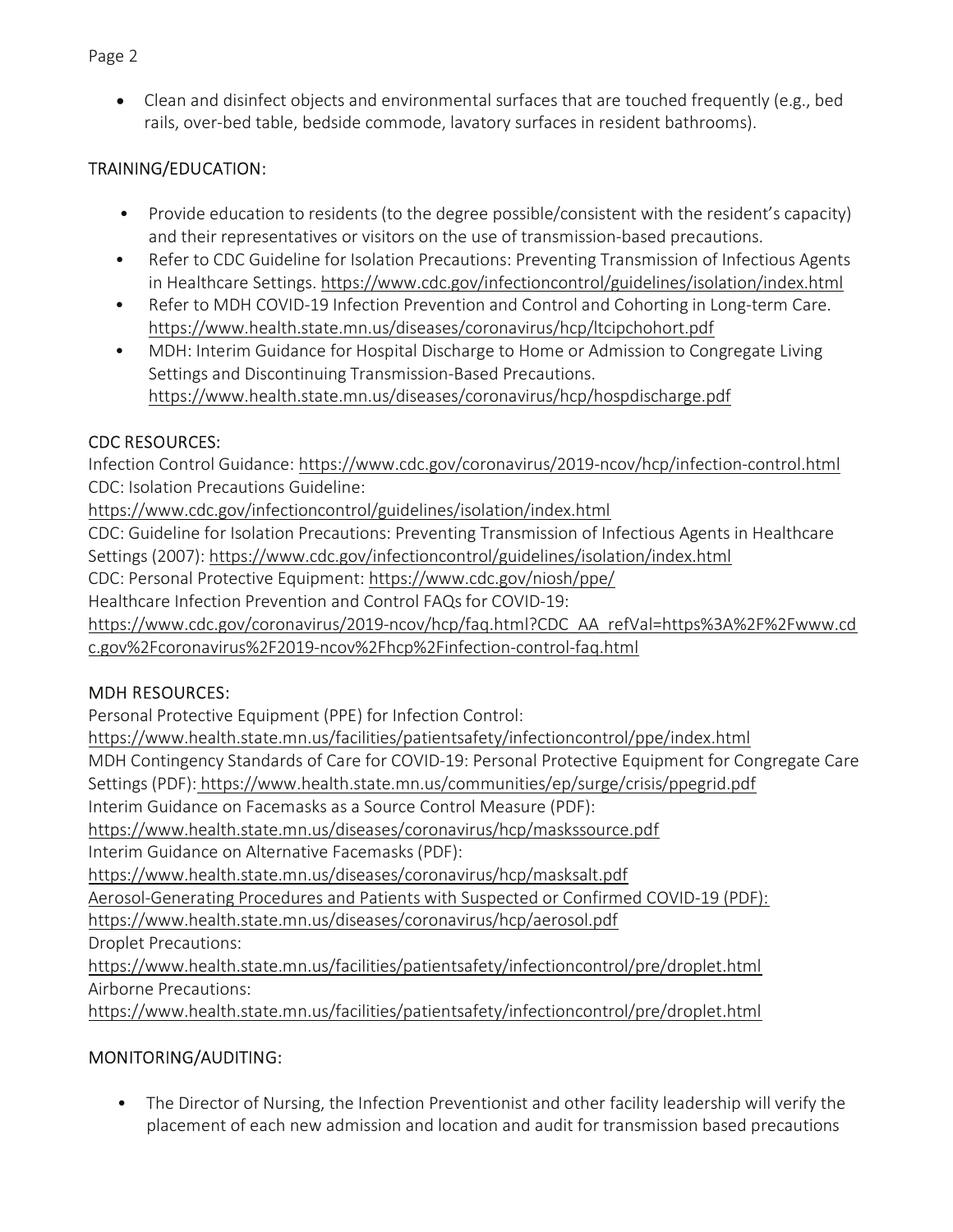are being appropriately implemented.

• Conduct a Root Cause Analysis (RCA) which will be done with assistance from the Infection Preventionist, Quality Assurance and Performance Improvement (QAPI) committee and Governing Body. The RCA should be incorporated into the intervention plan. Information regarding RCAs can be found in the document: Guidance for Performing Root Cause Analysis (RCA)with Performance Improvement Projects (PIPs)

https://www.cms.gov/Medicare/Provider-Enrollment-and-Certification/QAPI/downloads/GuidanceforRCA.pdf

In accordance with 42 CFR § 488.402(f), this remedy is effective 15 calendar days from the date of the enforcement letter. The DPOC may be completed before or after that date. The effective date is not deadline for completion of the DPOC. However, a revisit will not be approved prior to receipt of documentation confirming the DPOC was completed. To successfully complete the DPOC, the facility must provide all of the following documentation identified in the chart below. Documentation should be uploaded as attachments through ePOC.

Imposition of this DPOC does not replace the requirement that the facility must submit a complete POC for all cited deficiencies (including F880) within 10 days after receipt of the Form CMS 2567.

| Item          | <b>Checklist: Documents Required</b>                                                                                                                                          |
|---------------|-------------------------------------------------------------------------------------------------------------------------------------------------------------------------------|
|               | for Successful Completion of the Directed Plan                                                                                                                                |
| $\mathbf{1}$  | Documentation of the RCA and intervention or corrective action plan based on the<br>results with signatures of the QAA Committee members and members of the<br>Governing Body |
| $\mathcal{P}$ | Documentation that the interventions or corrective action plan that resulted from<br>the RCA was fully implemented                                                            |
| 3             | Content of the training provided to staff, including a syllabus, outline, or agenda, as<br>well as any other materials used or provided to staff for the training             |
| 4             | Names and positions of all staff that attended and took the trainings                                                                                                         |
| 5             | Staff training sign-in sheets                                                                                                                                                 |
| 6             | Summary of staff training post-test results, to include facility actions in response to<br>any failed post-tests                                                              |
| 7             | Documentation of efforts to monitor and track progress of the interventions or<br>corrective action plan                                                                      |

In order to speed up our review, identify all submitted documents with the number in the "Item" column.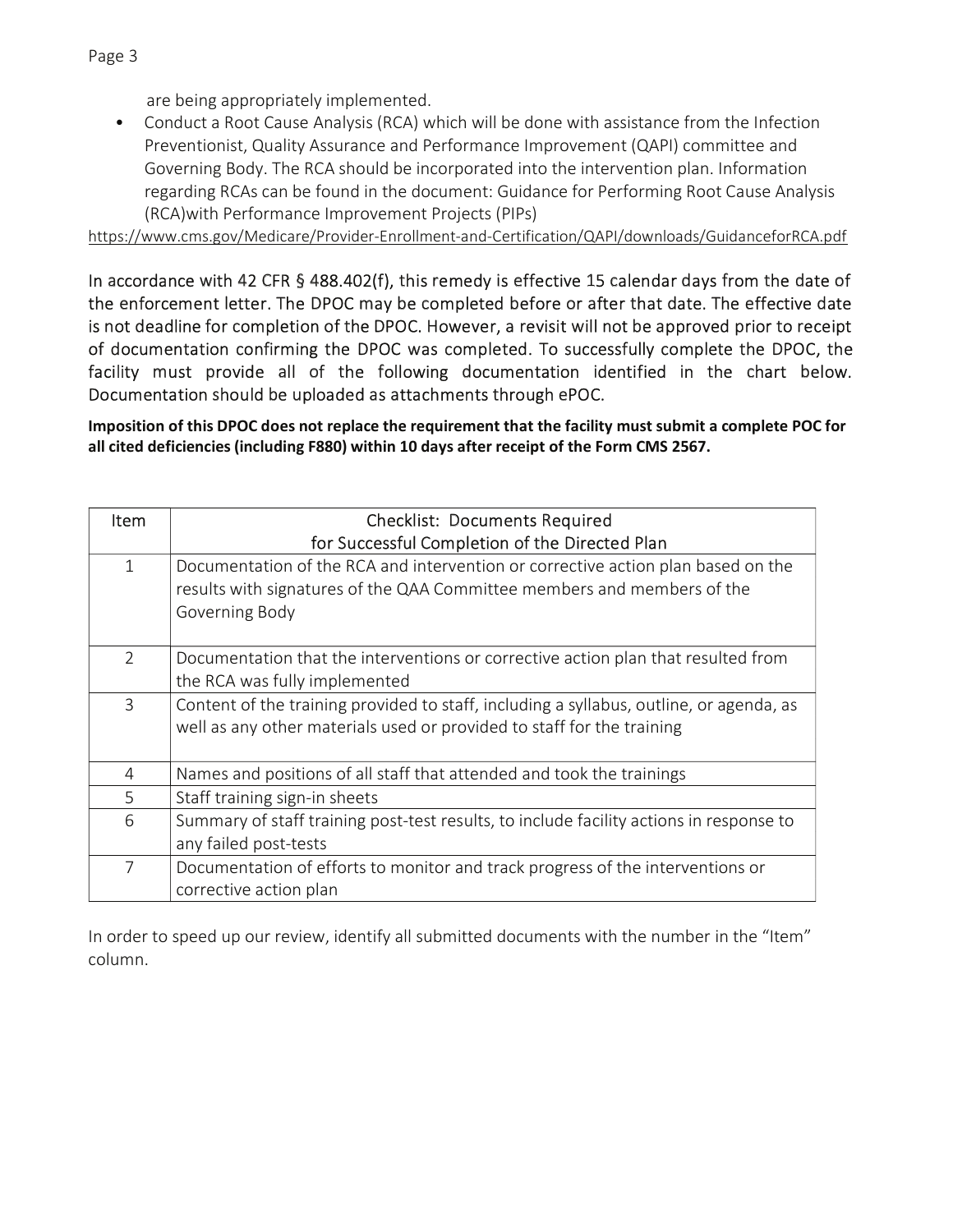| DEPARTMENT OF HEALTH AND HUMAN SERVICES  |                                                                                                                                                                                                                                                                |                                                                                                                                                                                                                                                                                                                                                                                                                                                                                                                                                                                                                                                                                                                                                                                                                                                                                                                                                                                                                                                                                                                 |                            |                                                                     |                                                                                                                          |  | FORM APPROVED                        |  |
|------------------------------------------|----------------------------------------------------------------------------------------------------------------------------------------------------------------------------------------------------------------------------------------------------------------|-----------------------------------------------------------------------------------------------------------------------------------------------------------------------------------------------------------------------------------------------------------------------------------------------------------------------------------------------------------------------------------------------------------------------------------------------------------------------------------------------------------------------------------------------------------------------------------------------------------------------------------------------------------------------------------------------------------------------------------------------------------------------------------------------------------------------------------------------------------------------------------------------------------------------------------------------------------------------------------------------------------------------------------------------------------------------------------------------------------------|----------------------------|---------------------------------------------------------------------|--------------------------------------------------------------------------------------------------------------------------|--|--------------------------------------|--|
|                                          |                                                                                                                                                                                                                                                                | CENTERS FOR MEDICARE & MEDICAID SERVICES                                                                                                                                                                                                                                                                                                                                                                                                                                                                                                                                                                                                                                                                                                                                                                                                                                                                                                                                                                                                                                                                        |                            |                                                                     |                                                                                                                          |  | OMB NO. 0938-0391                    |  |
|                                          | STATEMENT OF DEFICIENCIES<br>AND PLAN OF CORRECTION                                                                                                                                                                                                            | (X1) PROVIDER/SUPPLIER/CLIA<br><b>IDENTIFICATION NUMBER:</b>                                                                                                                                                                                                                                                                                                                                                                                                                                                                                                                                                                                                                                                                                                                                                                                                                                                                                                                                                                                                                                                    |                            | (X2) MULTIPLE CONSTRUCTION<br>A. BUILDING <u>__________________</u> |                                                                                                                          |  | (X3) DATE SURVEY<br><b>COMPLETED</b> |  |
|                                          |                                                                                                                                                                                                                                                                | 245218                                                                                                                                                                                                                                                                                                                                                                                                                                                                                                                                                                                                                                                                                                                                                                                                                                                                                                                                                                                                                                                                                                          | <b>B. WING</b>             |                                                                     |                                                                                                                          |  | C<br>11/02/2020                      |  |
|                                          | NAME OF PROVIDER OR SUPPLIER                                                                                                                                                                                                                                   |                                                                                                                                                                                                                                                                                                                                                                                                                                                                                                                                                                                                                                                                                                                                                                                                                                                                                                                                                                                                                                                                                                                 |                            |                                                                     | STREET ADDRESS, CITY, STATE, ZIP CODE                                                                                    |  |                                      |  |
|                                          | <b>MAYO CLINIC HEALTH SYSTEM - LAKE CITY</b>                                                                                                                                                                                                                   |                                                                                                                                                                                                                                                                                                                                                                                                                                                                                                                                                                                                                                                                                                                                                                                                                                                                                                                                                                                                                                                                                                                 |                            |                                                                     | <b>500 WEST GRANT STREET</b>                                                                                             |  |                                      |  |
|                                          |                                                                                                                                                                                                                                                                |                                                                                                                                                                                                                                                                                                                                                                                                                                                                                                                                                                                                                                                                                                                                                                                                                                                                                                                                                                                                                                                                                                                 |                            |                                                                     | LAKE CITY, MN 55041                                                                                                      |  |                                      |  |
| $(X4)$ ID<br><b>PREFIX</b><br><b>TAG</b> |                                                                                                                                                                                                                                                                | SUMMARY STATEMENT OF DEFICIENCIES<br>(EACH DEFICIENCY MUST BE PRECEDED BY FULL<br>REGULATORY OR LSC IDENTIFYING INFORMATION)                                                                                                                                                                                                                                                                                                                                                                                                                                                                                                                                                                                                                                                                                                                                                                                                                                                                                                                                                                                    | ID<br><b>PREFIX</b><br>TAG |                                                                     | PROVIDER'S PLAN OF CORRECTION<br>(EACH CORRECTIVE ACTION SHOULD BE<br>CROSS-REFERENCED TO THE APPROPRIATE<br>DEFICIENCY) |  | (X5)<br><b>COMPLETION</b><br>DATE    |  |
| E 000                                    | <b>Initial Comments</b>                                                                                                                                                                                                                                        |                                                                                                                                                                                                                                                                                                                                                                                                                                                                                                                                                                                                                                                                                                                                                                                                                                                                                                                                                                                                                                                                                                                 | E 000                      |                                                                     |                                                                                                                          |  |                                      |  |
| F 000                                    | page of the CMS-2567 form.<br>required, it is required that the facility<br><b>INITIAL COMMENTS</b><br>determined NOT to be in compliance.<br>Department's acceptance.<br>page of the CMS-2567 form.<br>been attained in accordance with your<br>verification. | A COVID-19 Focused Infection Control survey<br>was conducted on 10/29/20, 10/30/20 and<br>11/2/20 at your facility by the Minnesota<br>Department of Health to determine compliance<br>with Emergency Preparedness regulations<br>§483.73(b)(6). The facility was IN full compliance<br>Because you are enrolled in ePOC, your<br>signature is not required at the bottom of the first<br>Clean survey: Although no plan of correction is<br>acknowledge receipt of the electronic documents.<br>A COVID-19 Focused Infection Control survey<br>was conducted on 10/29/20, 10/30/20, and<br>11/2/20, at your facility by the Minnesota<br>Department of Health to determine compliance<br>with §483.80 Infection Control. The facility was<br>The facility's plan of correction (POC) will serve<br>as your allegation of compliance upon the<br>Because you are enrolled in ePOC, your<br>signature is not required at the bottom of the first<br>Upon receipt of an acceptable electronic POC, a<br>revisit of your facility will be conducted to validate<br>substantial compliance with the regulations has | F 000                      |                                                                     |                                                                                                                          |  |                                      |  |
|                                          |                                                                                                                                                                                                                                                                |                                                                                                                                                                                                                                                                                                                                                                                                                                                                                                                                                                                                                                                                                                                                                                                                                                                                                                                                                                                                                                                                                                                 |                            |                                                                     |                                                                                                                          |  |                                      |  |
|                                          |                                                                                                                                                                                                                                                                | LABORATORY DIRECTOR'S OR PROVIDER/SUPPLIER REPRESENTATIVE'S SIGNATURE                                                                                                                                                                                                                                                                                                                                                                                                                                                                                                                                                                                                                                                                                                                                                                                                                                                                                                                                                                                                                                           |                            |                                                                     | <b>TITLE</b>                                                                                                             |  | (X6) DATE                            |  |
|                                          | <b>Electronically Signed</b>                                                                                                                                                                                                                                   |                                                                                                                                                                                                                                                                                                                                                                                                                                                                                                                                                                                                                                                                                                                                                                                                                                                                                                                                                                                                                                                                                                                 |                            |                                                                     |                                                                                                                          |  | 11/30/2020                           |  |

Any deficiency statement ending with an asterisk (\*) denotes a deficiency which the institution may be excused from correcting providing it is determined that other safeguards provide sufficient protection to the patients. (See instructions.) Except for nursing homes, the findings stated above are disclosable 90 days following the date of survey whether or not a plan of correction is provided. For nursing homes, the above findings and plans of correction are disclosable 14 days following the date these documents are made available to the facility. If deficiencies are cited, an approved plan of correction is requisite to continued program participation.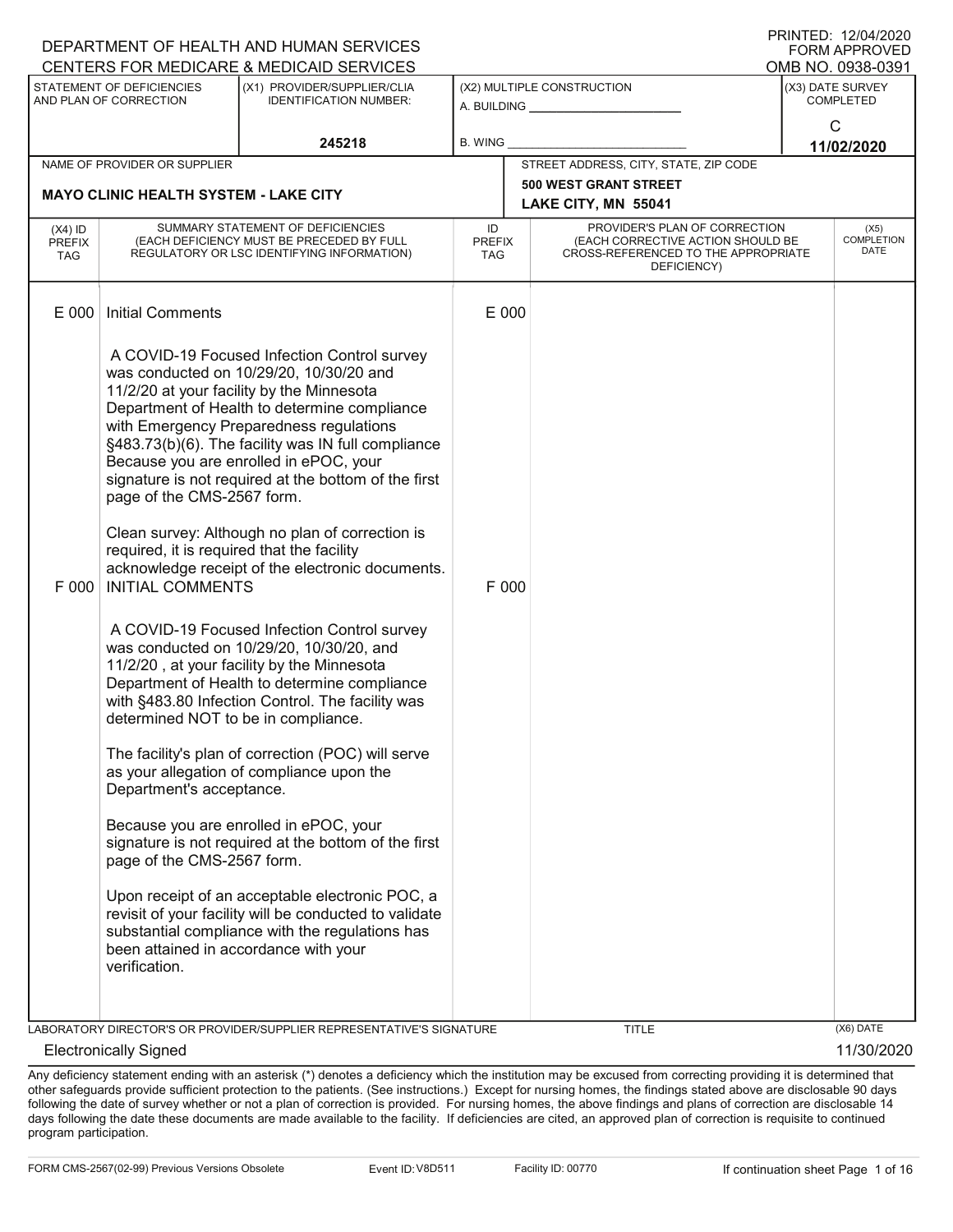| DEPARTMENT OF HEALTH AND HUMAN SERVICES | <b>PRINTED: 12/04/2020</b><br>FORM APPROVED                                    |                                                                         |                     |                                                                    |                                       |
|-----------------------------------------|--------------------------------------------------------------------------------|-------------------------------------------------------------------------|---------------------|--------------------------------------------------------------------|---------------------------------------|
|                                         | STATEMENT OF DEFICIENCIES                                                      | CENTERS FOR MEDICARE & MEDICAID SERVICES<br>(X1) PROVIDER/SUPPLIER/CLIA |                     | (X2) MULTIPLE CONSTRUCTION                                         | OMB NO. 0938-0391<br>(X3) DATE SURVEY |
|                                         | AND PLAN OF CORRECTION                                                         | <b>IDENTIFICATION NUMBER:</b>                                           |                     |                                                                    | COMPLETED                             |
|                                         |                                                                                | 245218                                                                  | B. WING             |                                                                    | $\mathsf C$                           |
|                                         | NAME OF PROVIDER OR SUPPLIER                                                   |                                                                         |                     | STREET ADDRESS, CITY, STATE, ZIP CODE                              | 11/02/2020                            |
|                                         | <b>MAYO CLINIC HEALTH SYSTEM - LAKE CITY</b>                                   |                                                                         |                     | 500 WEST GRANT STREET                                              |                                       |
|                                         |                                                                                |                                                                         |                     | LAKE CITY, MN 55041                                                |                                       |
| $(X4)$ ID<br>PREFIX                     | SUMMARY STATEMENT OF DEFICIENCIES<br>(EACH DEFICIENCY MUST BE PRECEDED BY FULL |                                                                         | ID<br><b>PREFIX</b> | PROVIDER'S PLAN OF CORRECTION<br>(EACH CORRECTIVE ACTION SHOULD BE | (X5)<br><b>COMPLETION</b>             |
| TAG                                     |                                                                                | REGULATORY OR LSC IDENTIFYING INFORMATION)                              | TAG                 | CROSS-REFERENCED TO THE APPROPRIATE<br>DEFICIENCY)                 | DATE                                  |
|                                         |                                                                                |                                                                         |                     |                                                                    |                                       |
| F 000                                   | Continued From page 1                                                          |                                                                         | F 000               |                                                                    |                                       |
|                                         |                                                                                |                                                                         |                     |                                                                    |                                       |
|                                         |                                                                                |                                                                         |                     |                                                                    |                                       |
|                                         |                                                                                |                                                                         |                     |                                                                    |                                       |
|                                         |                                                                                |                                                                         |                     |                                                                    |                                       |
|                                         |                                                                                |                                                                         |                     |                                                                    |                                       |
|                                         |                                                                                |                                                                         |                     |                                                                    |                                       |
|                                         |                                                                                |                                                                         |                     |                                                                    |                                       |
|                                         |                                                                                |                                                                         |                     |                                                                    |                                       |
|                                         |                                                                                |                                                                         |                     |                                                                    |                                       |
|                                         |                                                                                |                                                                         |                     |                                                                    |                                       |
|                                         |                                                                                |                                                                         |                     |                                                                    |                                       |
|                                         |                                                                                |                                                                         |                     |                                                                    |                                       |
|                                         |                                                                                |                                                                         |                     |                                                                    |                                       |
|                                         |                                                                                |                                                                         |                     |                                                                    |                                       |
|                                         |                                                                                |                                                                         |                     |                                                                    |                                       |
|                                         |                                                                                |                                                                         |                     |                                                                    |                                       |
|                                         |                                                                                |                                                                         |                     |                                                                    |                                       |
|                                         |                                                                                |                                                                         |                     |                                                                    |                                       |
|                                         |                                                                                |                                                                         |                     |                                                                    |                                       |
|                                         |                                                                                |                                                                         |                     |                                                                    |                                       |
|                                         |                                                                                |                                                                         |                     |                                                                    |                                       |
|                                         |                                                                                |                                                                         |                     |                                                                    |                                       |
|                                         |                                                                                |                                                                         |                     |                                                                    |                                       |
|                                         |                                                                                |                                                                         |                     |                                                                    |                                       |
|                                         |                                                                                |                                                                         |                     |                                                                    |                                       |
|                                         |                                                                                |                                                                         |                     |                                                                    |                                       |
|                                         |                                                                                |                                                                         |                     |                                                                    |                                       |
|                                         |                                                                                |                                                                         |                     |                                                                    |                                       |

FORM CMS-2567(02-99) Previous Versions Obsolete Variation School Event ID: V8D511 Facility ID: 00770 If continuation sheet Page 2 of 16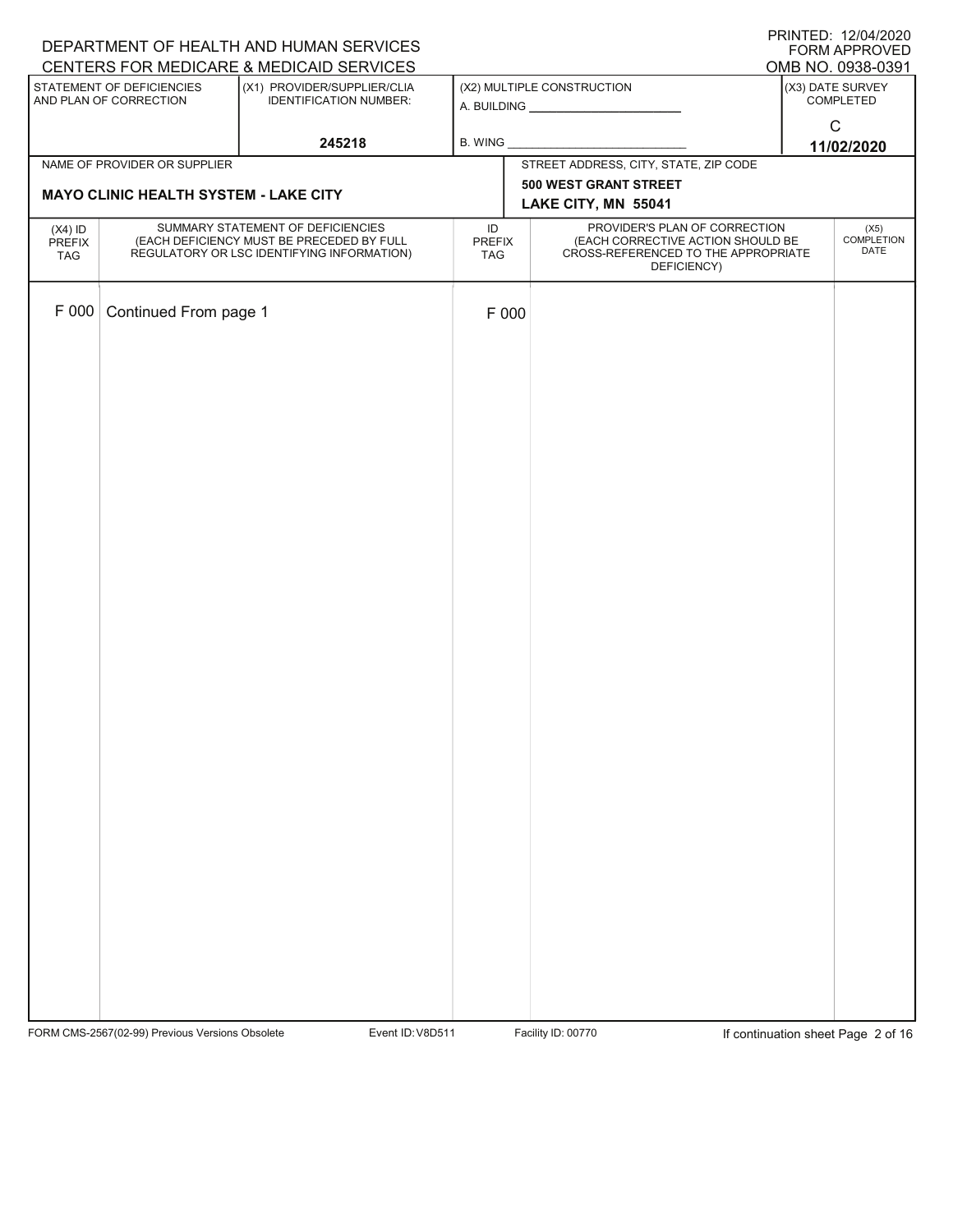| DEPARTMENT OF HEALTH AND HUMAN SERVICES | <b>PRINTED: 12/04/2020</b><br>FORM APPROVED                                    |                                                                         |                     |                                                                    |                                       |
|-----------------------------------------|--------------------------------------------------------------------------------|-------------------------------------------------------------------------|---------------------|--------------------------------------------------------------------|---------------------------------------|
|                                         | STATEMENT OF DEFICIENCIES                                                      | CENTERS FOR MEDICARE & MEDICAID SERVICES<br>(X1) PROVIDER/SUPPLIER/CLIA |                     | (X2) MULTIPLE CONSTRUCTION                                         | OMB NO. 0938-0391<br>(X3) DATE SURVEY |
|                                         | AND PLAN OF CORRECTION                                                         | <b>IDENTIFICATION NUMBER:</b>                                           |                     |                                                                    | COMPLETED                             |
|                                         |                                                                                | 245218                                                                  | B. WING             |                                                                    | $\mathsf C$                           |
|                                         | NAME OF PROVIDER OR SUPPLIER                                                   |                                                                         |                     | STREET ADDRESS, CITY, STATE, ZIP CODE                              | 11/02/2020                            |
|                                         | <b>MAYO CLINIC HEALTH SYSTEM - LAKE CITY</b>                                   |                                                                         |                     | 500 WEST GRANT STREET                                              |                                       |
|                                         |                                                                                |                                                                         |                     | LAKE CITY, MN 55041                                                |                                       |
| $(X4)$ ID<br>PREFIX                     | SUMMARY STATEMENT OF DEFICIENCIES<br>(EACH DEFICIENCY MUST BE PRECEDED BY FULL |                                                                         | ID<br><b>PREFIX</b> | PROVIDER'S PLAN OF CORRECTION<br>(EACH CORRECTIVE ACTION SHOULD BE | (X5)<br><b>COMPLETION</b>             |
| TAG                                     |                                                                                | REGULATORY OR LSC IDENTIFYING INFORMATION)                              | TAG                 | CROSS-REFERENCED TO THE APPROPRIATE<br>DEFICIENCY)                 | DATE                                  |
|                                         |                                                                                |                                                                         |                     |                                                                    |                                       |
| F 000                                   | Continued From page 2                                                          |                                                                         | F 000               |                                                                    |                                       |
|                                         |                                                                                |                                                                         |                     |                                                                    |                                       |
|                                         |                                                                                |                                                                         |                     |                                                                    |                                       |
|                                         |                                                                                |                                                                         |                     |                                                                    |                                       |
|                                         |                                                                                |                                                                         |                     |                                                                    |                                       |
|                                         |                                                                                |                                                                         |                     |                                                                    |                                       |
|                                         |                                                                                |                                                                         |                     |                                                                    |                                       |
|                                         |                                                                                |                                                                         |                     |                                                                    |                                       |
|                                         |                                                                                |                                                                         |                     |                                                                    |                                       |
|                                         |                                                                                |                                                                         |                     |                                                                    |                                       |
|                                         |                                                                                |                                                                         |                     |                                                                    |                                       |
|                                         |                                                                                |                                                                         |                     |                                                                    |                                       |
|                                         |                                                                                |                                                                         |                     |                                                                    |                                       |
|                                         |                                                                                |                                                                         |                     |                                                                    |                                       |
|                                         |                                                                                |                                                                         |                     |                                                                    |                                       |
|                                         |                                                                                |                                                                         |                     |                                                                    |                                       |
|                                         |                                                                                |                                                                         |                     |                                                                    |                                       |
|                                         |                                                                                |                                                                         |                     |                                                                    |                                       |
|                                         |                                                                                |                                                                         |                     |                                                                    |                                       |
|                                         |                                                                                |                                                                         |                     |                                                                    |                                       |
|                                         |                                                                                |                                                                         |                     |                                                                    |                                       |
|                                         |                                                                                |                                                                         |                     |                                                                    |                                       |
|                                         |                                                                                |                                                                         |                     |                                                                    |                                       |
|                                         |                                                                                |                                                                         |                     |                                                                    |                                       |
|                                         |                                                                                |                                                                         |                     |                                                                    |                                       |
|                                         |                                                                                |                                                                         |                     |                                                                    |                                       |
|                                         |                                                                                |                                                                         |                     |                                                                    |                                       |
|                                         |                                                                                |                                                                         |                     |                                                                    |                                       |
|                                         |                                                                                |                                                                         |                     |                                                                    |                                       |

FORM CMS-2567(02-99) Previous Versions Obsolete Variation School Event ID: V8D511 Facility ID: 00770 If continuation sheet Page 3 of 16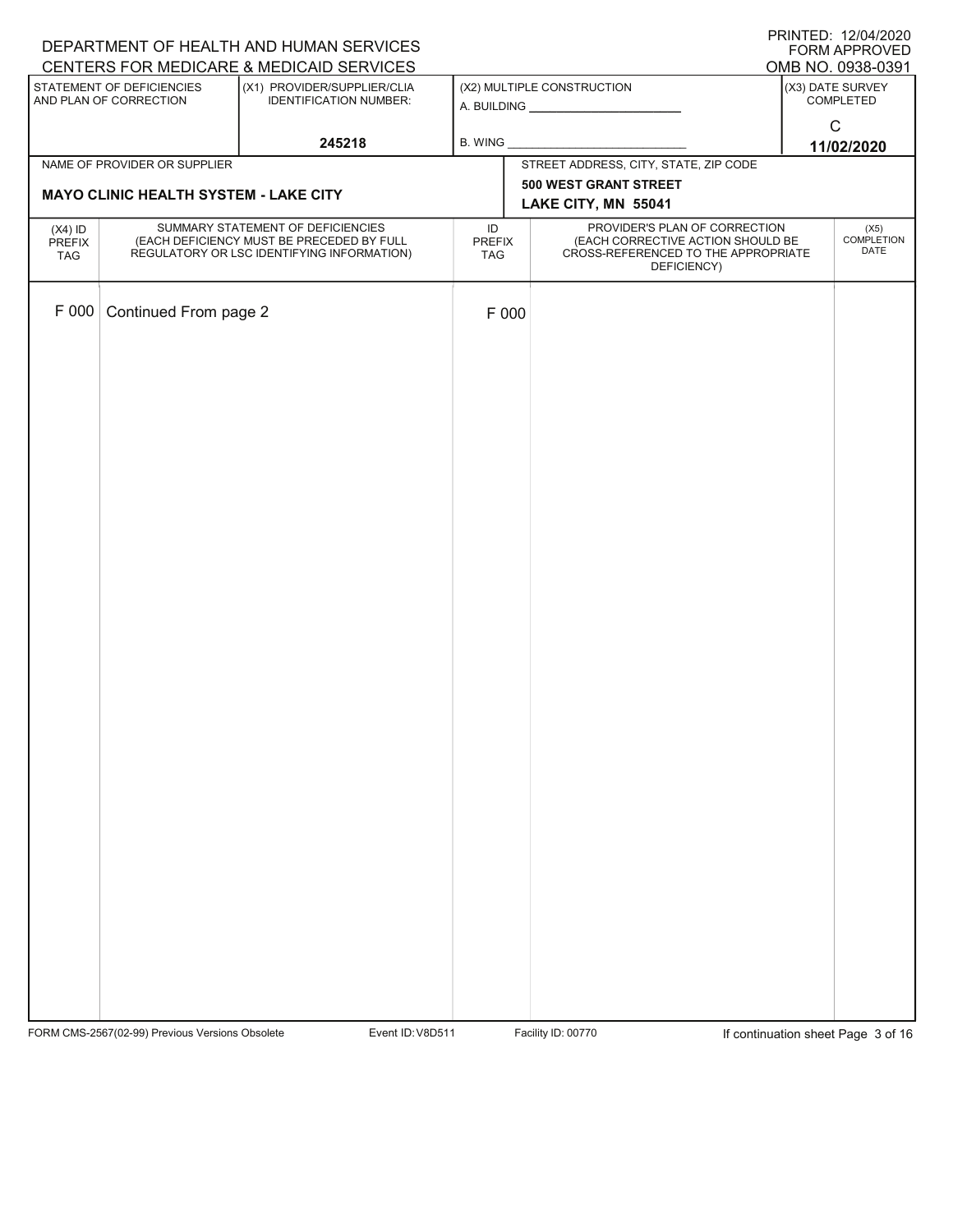| DEPARTMENT OF HEALTH AND HUMAN SERVICES | <b>PRINTED: 12/04/2020</b><br>FORM APPROVED                                    |                                                                         |                     |                                                                    |                                       |
|-----------------------------------------|--------------------------------------------------------------------------------|-------------------------------------------------------------------------|---------------------|--------------------------------------------------------------------|---------------------------------------|
|                                         | STATEMENT OF DEFICIENCIES                                                      | CENTERS FOR MEDICARE & MEDICAID SERVICES<br>(X1) PROVIDER/SUPPLIER/CLIA |                     | (X2) MULTIPLE CONSTRUCTION                                         | OMB NO. 0938-0391<br>(X3) DATE SURVEY |
|                                         | AND PLAN OF CORRECTION                                                         | <b>IDENTIFICATION NUMBER:</b>                                           |                     |                                                                    | COMPLETED                             |
|                                         |                                                                                | 245218                                                                  | B. WING             |                                                                    | $\mathsf C$                           |
|                                         | NAME OF PROVIDER OR SUPPLIER                                                   |                                                                         |                     | STREET ADDRESS, CITY, STATE, ZIP CODE                              | 11/02/2020                            |
|                                         | <b>MAYO CLINIC HEALTH SYSTEM - LAKE CITY</b>                                   |                                                                         |                     | 500 WEST GRANT STREET                                              |                                       |
|                                         |                                                                                |                                                                         |                     | LAKE CITY, MN 55041                                                |                                       |
| $(X4)$ ID<br>PREFIX                     | SUMMARY STATEMENT OF DEFICIENCIES<br>(EACH DEFICIENCY MUST BE PRECEDED BY FULL |                                                                         | ID<br><b>PREFIX</b> | PROVIDER'S PLAN OF CORRECTION<br>(EACH CORRECTIVE ACTION SHOULD BE | (X5)<br><b>COMPLETION</b>             |
| TAG                                     |                                                                                | REGULATORY OR LSC IDENTIFYING INFORMATION)                              | TAG                 | CROSS-REFERENCED TO THE APPROPRIATE<br>DEFICIENCY)                 | DATE                                  |
|                                         |                                                                                |                                                                         |                     |                                                                    |                                       |
| F 000                                   | Continued From page 3                                                          |                                                                         | F 000               |                                                                    |                                       |
|                                         |                                                                                |                                                                         |                     |                                                                    |                                       |
|                                         |                                                                                |                                                                         |                     |                                                                    |                                       |
|                                         |                                                                                |                                                                         |                     |                                                                    |                                       |
|                                         |                                                                                |                                                                         |                     |                                                                    |                                       |
|                                         |                                                                                |                                                                         |                     |                                                                    |                                       |
|                                         |                                                                                |                                                                         |                     |                                                                    |                                       |
|                                         |                                                                                |                                                                         |                     |                                                                    |                                       |
|                                         |                                                                                |                                                                         |                     |                                                                    |                                       |
|                                         |                                                                                |                                                                         |                     |                                                                    |                                       |
|                                         |                                                                                |                                                                         |                     |                                                                    |                                       |
|                                         |                                                                                |                                                                         |                     |                                                                    |                                       |
|                                         |                                                                                |                                                                         |                     |                                                                    |                                       |
|                                         |                                                                                |                                                                         |                     |                                                                    |                                       |
|                                         |                                                                                |                                                                         |                     |                                                                    |                                       |
|                                         |                                                                                |                                                                         |                     |                                                                    |                                       |
|                                         |                                                                                |                                                                         |                     |                                                                    |                                       |
|                                         |                                                                                |                                                                         |                     |                                                                    |                                       |
|                                         |                                                                                |                                                                         |                     |                                                                    |                                       |
|                                         |                                                                                |                                                                         |                     |                                                                    |                                       |
|                                         |                                                                                |                                                                         |                     |                                                                    |                                       |
|                                         |                                                                                |                                                                         |                     |                                                                    |                                       |
|                                         |                                                                                |                                                                         |                     |                                                                    |                                       |
|                                         |                                                                                |                                                                         |                     |                                                                    |                                       |
|                                         |                                                                                |                                                                         |                     |                                                                    |                                       |
|                                         |                                                                                |                                                                         |                     |                                                                    |                                       |
|                                         |                                                                                |                                                                         |                     |                                                                    |                                       |
|                                         |                                                                                |                                                                         |                     |                                                                    |                                       |
|                                         |                                                                                |                                                                         |                     |                                                                    |                                       |

FORM CMS-2567(02-99) Previous Versions Obsolete Variation School Event ID: V8D511 Facility ID: 00770 If continuation sheet Page 4 of 16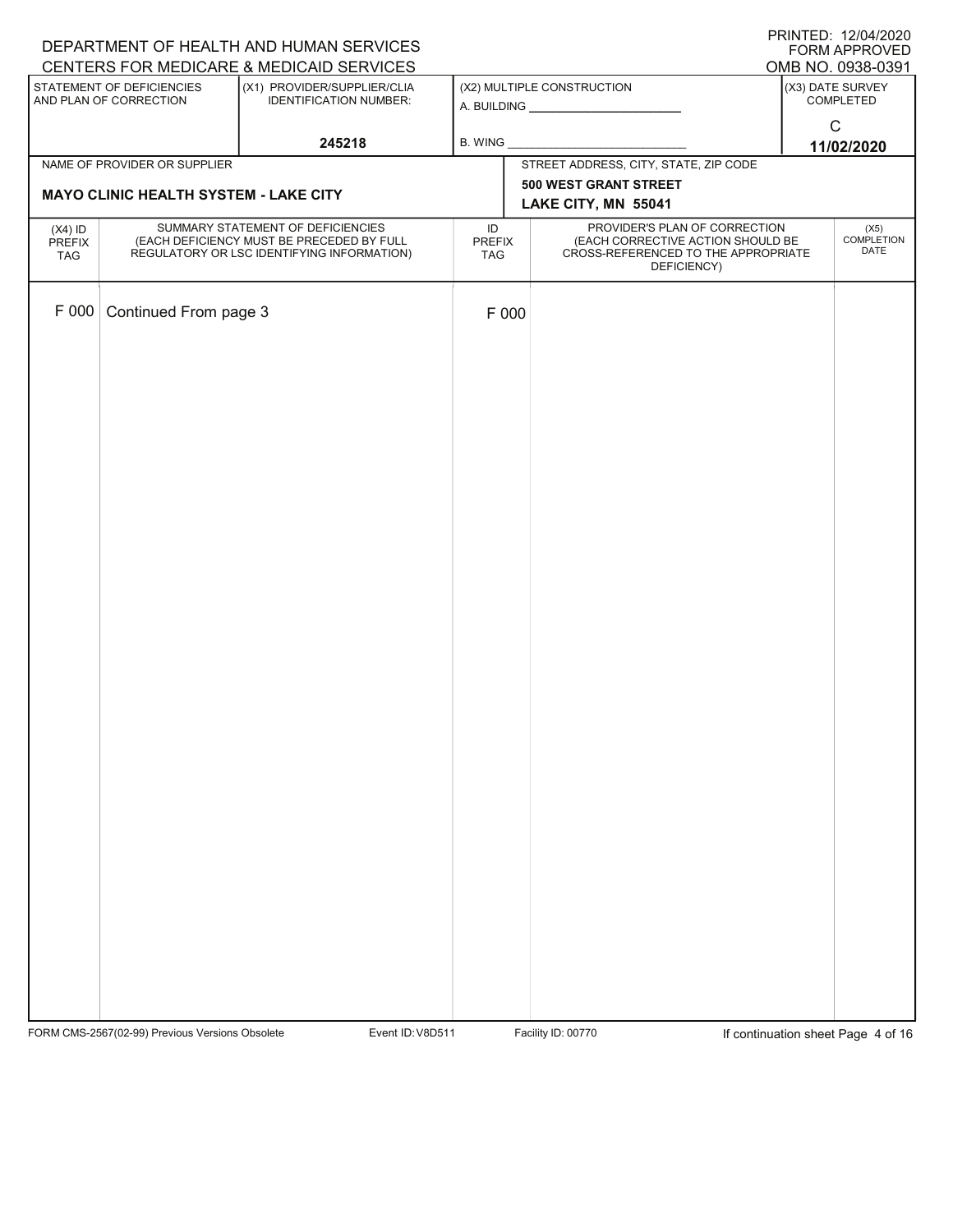| DEPARTMENT OF HEALTH AND HUMAN SERVICES | <b>PRINTED: 12/04/2020</b><br>FORM APPROVED                                    |                                                                         |                     |                                                                    |                                       |
|-----------------------------------------|--------------------------------------------------------------------------------|-------------------------------------------------------------------------|---------------------|--------------------------------------------------------------------|---------------------------------------|
|                                         | STATEMENT OF DEFICIENCIES                                                      | CENTERS FOR MEDICARE & MEDICAID SERVICES<br>(X1) PROVIDER/SUPPLIER/CLIA |                     | (X2) MULTIPLE CONSTRUCTION                                         | OMB NO. 0938-0391<br>(X3) DATE SURVEY |
|                                         | AND PLAN OF CORRECTION                                                         | <b>IDENTIFICATION NUMBER:</b>                                           |                     |                                                                    | COMPLETED                             |
|                                         |                                                                                | 245218                                                                  | B. WING             |                                                                    | $\mathsf C$                           |
|                                         | NAME OF PROVIDER OR SUPPLIER                                                   |                                                                         |                     | STREET ADDRESS, CITY, STATE, ZIP CODE                              | 11/02/2020                            |
|                                         |                                                                                |                                                                         |                     | 500 WEST GRANT STREET                                              |                                       |
|                                         | <b>MAYO CLINIC HEALTH SYSTEM - LAKE CITY</b>                                   |                                                                         |                     | LAKE CITY, MN 55041                                                |                                       |
| $(X4)$ ID<br>PREFIX                     | SUMMARY STATEMENT OF DEFICIENCIES<br>(EACH DEFICIENCY MUST BE PRECEDED BY FULL |                                                                         | ID<br><b>PREFIX</b> | PROVIDER'S PLAN OF CORRECTION<br>(EACH CORRECTIVE ACTION SHOULD BE | (X5)<br><b>COMPLETION</b>             |
| TAG                                     |                                                                                | REGULATORY OR LSC IDENTIFYING INFORMATION)                              | TAG                 | CROSS-REFERENCED TO THE APPROPRIATE<br>DEFICIENCY)                 | DATE                                  |
|                                         |                                                                                |                                                                         |                     |                                                                    |                                       |
| F 000                                   | Continued From page 4                                                          |                                                                         | F 000               |                                                                    |                                       |
|                                         |                                                                                |                                                                         |                     |                                                                    |                                       |
|                                         |                                                                                |                                                                         |                     |                                                                    |                                       |
|                                         |                                                                                |                                                                         |                     |                                                                    |                                       |
|                                         |                                                                                |                                                                         |                     |                                                                    |                                       |
|                                         |                                                                                |                                                                         |                     |                                                                    |                                       |
|                                         |                                                                                |                                                                         |                     |                                                                    |                                       |
|                                         |                                                                                |                                                                         |                     |                                                                    |                                       |
|                                         |                                                                                |                                                                         |                     |                                                                    |                                       |
|                                         |                                                                                |                                                                         |                     |                                                                    |                                       |
|                                         |                                                                                |                                                                         |                     |                                                                    |                                       |
|                                         |                                                                                |                                                                         |                     |                                                                    |                                       |
|                                         |                                                                                |                                                                         |                     |                                                                    |                                       |
|                                         |                                                                                |                                                                         |                     |                                                                    |                                       |
|                                         |                                                                                |                                                                         |                     |                                                                    |                                       |
|                                         |                                                                                |                                                                         |                     |                                                                    |                                       |
|                                         |                                                                                |                                                                         |                     |                                                                    |                                       |
|                                         |                                                                                |                                                                         |                     |                                                                    |                                       |
|                                         |                                                                                |                                                                         |                     |                                                                    |                                       |
|                                         |                                                                                |                                                                         |                     |                                                                    |                                       |
|                                         |                                                                                |                                                                         |                     |                                                                    |                                       |
|                                         |                                                                                |                                                                         |                     |                                                                    |                                       |
|                                         |                                                                                |                                                                         |                     |                                                                    |                                       |
|                                         |                                                                                |                                                                         |                     |                                                                    |                                       |
|                                         |                                                                                |                                                                         |                     |                                                                    |                                       |
|                                         |                                                                                |                                                                         |                     |                                                                    |                                       |
|                                         |                                                                                |                                                                         |                     |                                                                    |                                       |
|                                         |                                                                                |                                                                         |                     |                                                                    |                                       |
|                                         |                                                                                |                                                                         |                     |                                                                    |                                       |

FORM CMS-2567(02-99) Previous Versions Obsolete Variation School Event ID: V8D511 Facility ID: 00770 If continuation sheet Page 5 of 16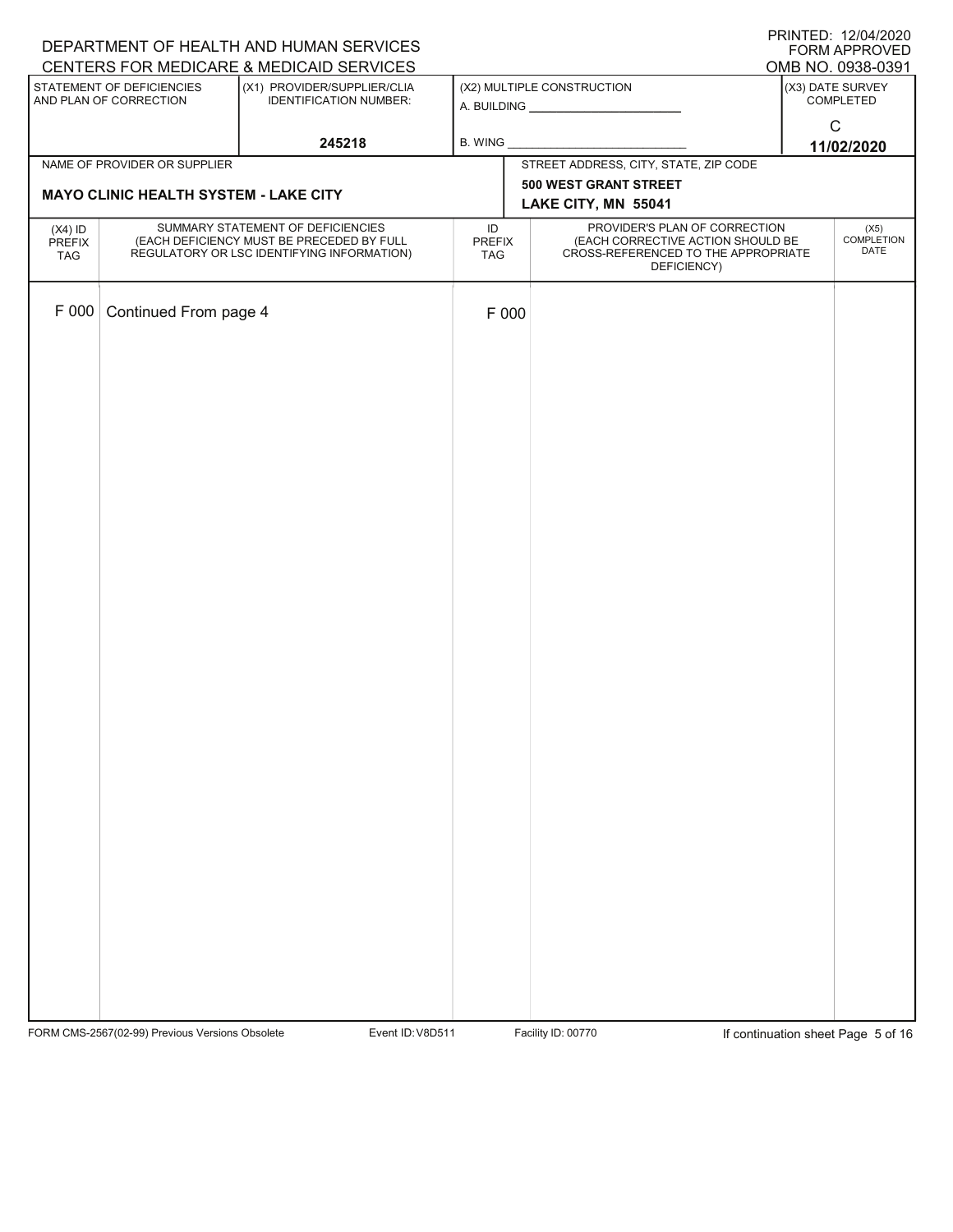| DEPARTMENT OF HEALTH AND HUMAN SERVICES | <b>PRINTED: 12/04/2020</b><br>FORM APPROVED                                    |                                                                         |                     |                                                                    |                                       |
|-----------------------------------------|--------------------------------------------------------------------------------|-------------------------------------------------------------------------|---------------------|--------------------------------------------------------------------|---------------------------------------|
|                                         | STATEMENT OF DEFICIENCIES                                                      | CENTERS FOR MEDICARE & MEDICAID SERVICES<br>(X1) PROVIDER/SUPPLIER/CLIA |                     | (X2) MULTIPLE CONSTRUCTION                                         | OMB NO. 0938-0391<br>(X3) DATE SURVEY |
|                                         | AND PLAN OF CORRECTION                                                         | <b>IDENTIFICATION NUMBER:</b>                                           |                     |                                                                    | COMPLETED                             |
|                                         |                                                                                | 245218                                                                  | B. WING             |                                                                    | $\mathsf C$                           |
|                                         | NAME OF PROVIDER OR SUPPLIER                                                   |                                                                         |                     | STREET ADDRESS, CITY, STATE, ZIP CODE                              | 11/02/2020                            |
|                                         | <b>MAYO CLINIC HEALTH SYSTEM - LAKE CITY</b>                                   |                                                                         |                     | 500 WEST GRANT STREET                                              |                                       |
|                                         |                                                                                |                                                                         |                     | LAKE CITY, MN 55041                                                |                                       |
| $(X4)$ ID<br>PREFIX                     | SUMMARY STATEMENT OF DEFICIENCIES<br>(EACH DEFICIENCY MUST BE PRECEDED BY FULL |                                                                         | ID<br><b>PREFIX</b> | PROVIDER'S PLAN OF CORRECTION<br>(EACH CORRECTIVE ACTION SHOULD BE | (X5)<br><b>COMPLETION</b>             |
| TAG                                     |                                                                                | REGULATORY OR LSC IDENTIFYING INFORMATION)                              | TAG                 | CROSS-REFERENCED TO THE APPROPRIATE<br>DEFICIENCY)                 | DATE                                  |
|                                         |                                                                                |                                                                         |                     |                                                                    |                                       |
| F 000                                   | Continued From page 5                                                          |                                                                         | F 000               |                                                                    |                                       |
|                                         |                                                                                |                                                                         |                     |                                                                    |                                       |
|                                         |                                                                                |                                                                         |                     |                                                                    |                                       |
|                                         |                                                                                |                                                                         |                     |                                                                    |                                       |
|                                         |                                                                                |                                                                         |                     |                                                                    |                                       |
|                                         |                                                                                |                                                                         |                     |                                                                    |                                       |
|                                         |                                                                                |                                                                         |                     |                                                                    |                                       |
|                                         |                                                                                |                                                                         |                     |                                                                    |                                       |
|                                         |                                                                                |                                                                         |                     |                                                                    |                                       |
|                                         |                                                                                |                                                                         |                     |                                                                    |                                       |
|                                         |                                                                                |                                                                         |                     |                                                                    |                                       |
|                                         |                                                                                |                                                                         |                     |                                                                    |                                       |
|                                         |                                                                                |                                                                         |                     |                                                                    |                                       |
|                                         |                                                                                |                                                                         |                     |                                                                    |                                       |
|                                         |                                                                                |                                                                         |                     |                                                                    |                                       |
|                                         |                                                                                |                                                                         |                     |                                                                    |                                       |
|                                         |                                                                                |                                                                         |                     |                                                                    |                                       |
|                                         |                                                                                |                                                                         |                     |                                                                    |                                       |
|                                         |                                                                                |                                                                         |                     |                                                                    |                                       |
|                                         |                                                                                |                                                                         |                     |                                                                    |                                       |
|                                         |                                                                                |                                                                         |                     |                                                                    |                                       |
|                                         |                                                                                |                                                                         |                     |                                                                    |                                       |
|                                         |                                                                                |                                                                         |                     |                                                                    |                                       |
|                                         |                                                                                |                                                                         |                     |                                                                    |                                       |
|                                         |                                                                                |                                                                         |                     |                                                                    |                                       |
|                                         |                                                                                |                                                                         |                     |                                                                    |                                       |
|                                         |                                                                                |                                                                         |                     |                                                                    |                                       |
|                                         |                                                                                |                                                                         |                     |                                                                    |                                       |
|                                         |                                                                                |                                                                         |                     |                                                                    |                                       |

FORM CMS-2567(02-99) Previous Versions Obsolete Variation School Event ID: V8D511 Facility ID: 00770 If continuation sheet Page 6 of 16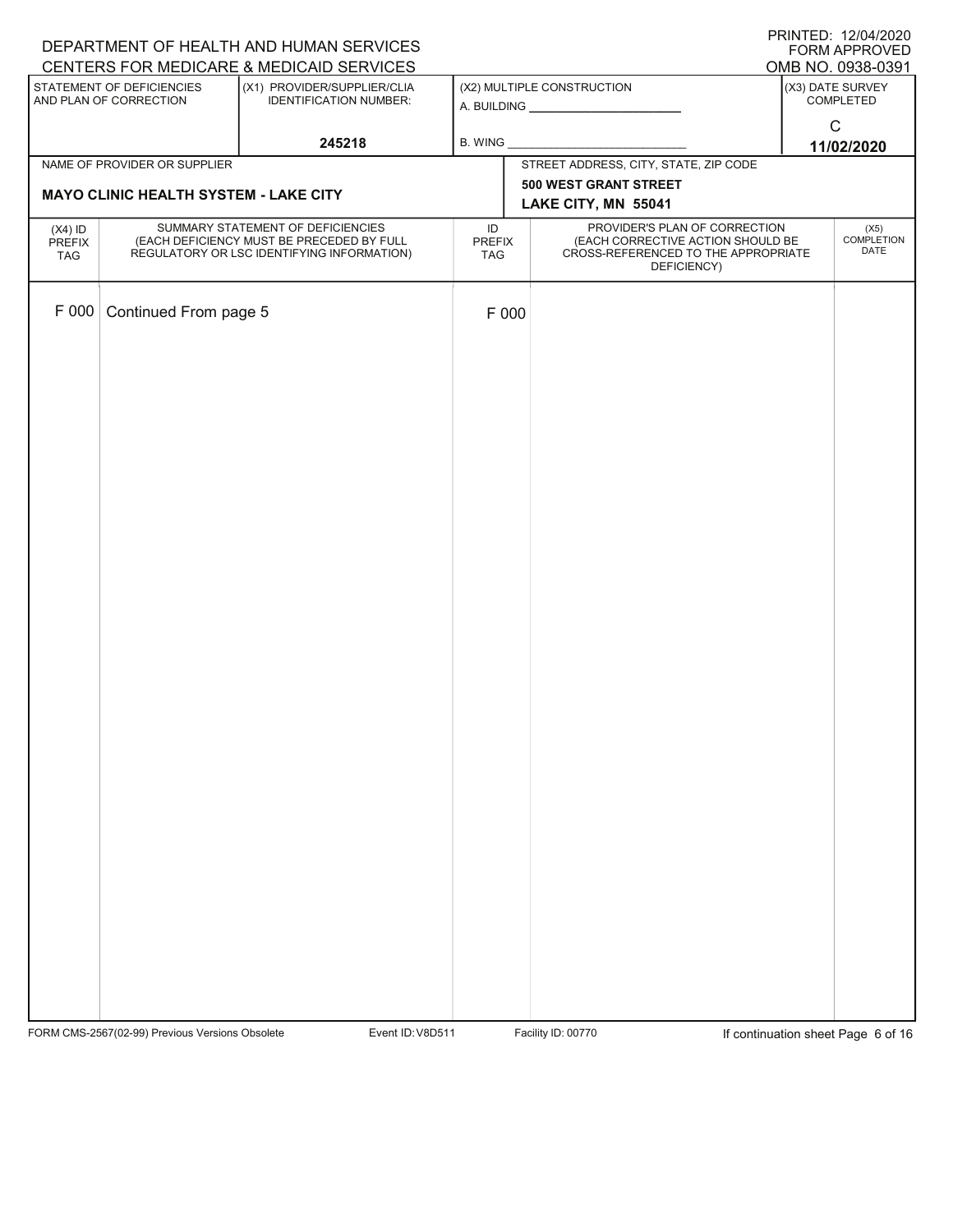| DEPARTMENT OF HEALTH AND HUMAN SERVICES | <b>PRINTED: 12/04/2020</b><br>FORM APPROVED                                    |                                                                         |                     |                                                                    |                                       |
|-----------------------------------------|--------------------------------------------------------------------------------|-------------------------------------------------------------------------|---------------------|--------------------------------------------------------------------|---------------------------------------|
|                                         | STATEMENT OF DEFICIENCIES                                                      | CENTERS FOR MEDICARE & MEDICAID SERVICES<br>(X1) PROVIDER/SUPPLIER/CLIA |                     | (X2) MULTIPLE CONSTRUCTION                                         | OMB NO. 0938-0391<br>(X3) DATE SURVEY |
|                                         | AND PLAN OF CORRECTION                                                         | <b>IDENTIFICATION NUMBER:</b>                                           |                     |                                                                    | COMPLETED                             |
|                                         |                                                                                | 245218                                                                  | B. WING             |                                                                    | $\mathsf C$<br>11/02/2020             |
|                                         | NAME OF PROVIDER OR SUPPLIER                                                   |                                                                         |                     | STREET ADDRESS, CITY, STATE, ZIP CODE                              |                                       |
|                                         | <b>MAYO CLINIC HEALTH SYSTEM - LAKE CITY</b>                                   |                                                                         |                     | 500 WEST GRANT STREET                                              |                                       |
|                                         |                                                                                |                                                                         |                     | LAKE CITY, MN 55041                                                |                                       |
| $(X4)$ ID<br>PREFIX                     | SUMMARY STATEMENT OF DEFICIENCIES<br>(EACH DEFICIENCY MUST BE PRECEDED BY FULL |                                                                         | ID<br><b>PREFIX</b> | PROVIDER'S PLAN OF CORRECTION<br>(EACH CORRECTIVE ACTION SHOULD BE | (X5)<br><b>COMPLETION</b><br>DATE     |
| TAG                                     |                                                                                | REGULATORY OR LSC IDENTIFYING INFORMATION)                              | TAG                 | CROSS-REFERENCED TO THE APPROPRIATE<br>DEFICIENCY)                 |                                       |
|                                         |                                                                                |                                                                         |                     |                                                                    |                                       |
| F 000                                   | Continued From page 6                                                          |                                                                         | F 000               |                                                                    |                                       |
|                                         |                                                                                |                                                                         |                     |                                                                    |                                       |
|                                         |                                                                                |                                                                         |                     |                                                                    |                                       |
|                                         |                                                                                |                                                                         |                     |                                                                    |                                       |
|                                         |                                                                                |                                                                         |                     |                                                                    |                                       |
|                                         |                                                                                |                                                                         |                     |                                                                    |                                       |
|                                         |                                                                                |                                                                         |                     |                                                                    |                                       |
|                                         |                                                                                |                                                                         |                     |                                                                    |                                       |
|                                         |                                                                                |                                                                         |                     |                                                                    |                                       |
|                                         |                                                                                |                                                                         |                     |                                                                    |                                       |
|                                         |                                                                                |                                                                         |                     |                                                                    |                                       |
|                                         |                                                                                |                                                                         |                     |                                                                    |                                       |
|                                         |                                                                                |                                                                         |                     |                                                                    |                                       |
|                                         |                                                                                |                                                                         |                     |                                                                    |                                       |
|                                         |                                                                                |                                                                         |                     |                                                                    |                                       |
|                                         |                                                                                |                                                                         |                     |                                                                    |                                       |
|                                         |                                                                                |                                                                         |                     |                                                                    |                                       |
|                                         |                                                                                |                                                                         |                     |                                                                    |                                       |
|                                         |                                                                                |                                                                         |                     |                                                                    |                                       |
|                                         |                                                                                |                                                                         |                     |                                                                    |                                       |
|                                         |                                                                                |                                                                         |                     |                                                                    |                                       |
|                                         |                                                                                |                                                                         |                     |                                                                    |                                       |
|                                         |                                                                                |                                                                         |                     |                                                                    |                                       |
|                                         |                                                                                |                                                                         |                     |                                                                    |                                       |
|                                         |                                                                                |                                                                         |                     |                                                                    |                                       |
|                                         |                                                                                |                                                                         |                     |                                                                    |                                       |
|                                         |                                                                                |                                                                         |                     |                                                                    |                                       |
|                                         |                                                                                |                                                                         |                     |                                                                    |                                       |

FORM CMS-2567(02-99) Previous Versions Obsolete Variation School Event ID: V8D511 Facility ID: 00770 If continuation sheet Page 7 of 16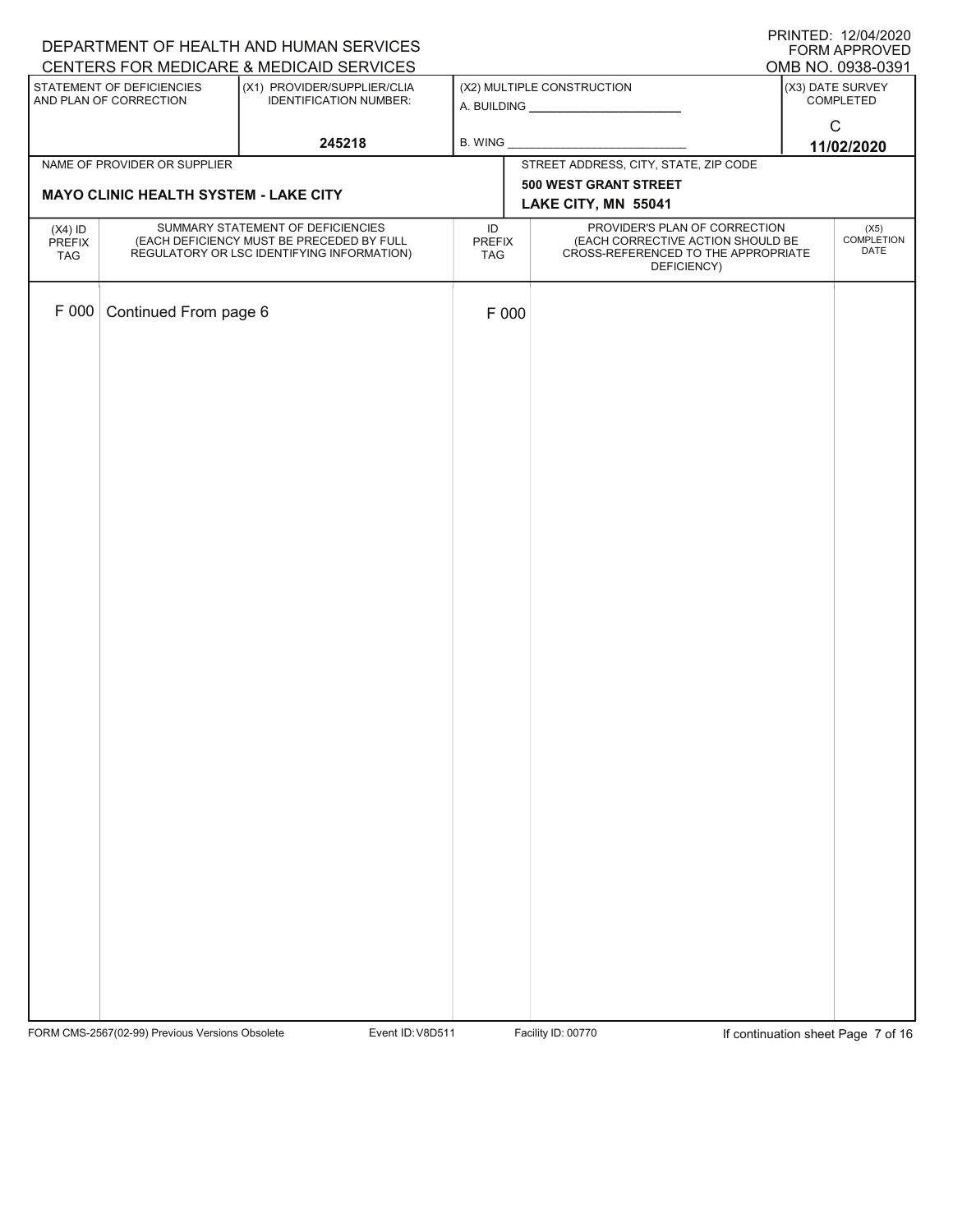| DEPARTMENT OF HEALTH AND HUMAN SERVICES | <b>PRINTED: 12/04/2020</b><br>FORM APPROVED                                    |                                                                         |                     |                                                                    |                                       |
|-----------------------------------------|--------------------------------------------------------------------------------|-------------------------------------------------------------------------|---------------------|--------------------------------------------------------------------|---------------------------------------|
|                                         | STATEMENT OF DEFICIENCIES                                                      | CENTERS FOR MEDICARE & MEDICAID SERVICES<br>(X1) PROVIDER/SUPPLIER/CLIA |                     | (X2) MULTIPLE CONSTRUCTION                                         | OMB NO. 0938-0391<br>(X3) DATE SURVEY |
|                                         | AND PLAN OF CORRECTION                                                         | <b>IDENTIFICATION NUMBER:</b>                                           |                     |                                                                    | COMPLETED                             |
|                                         |                                                                                | 245218                                                                  | B. WING             |                                                                    | $\mathsf C$                           |
|                                         | NAME OF PROVIDER OR SUPPLIER                                                   |                                                                         |                     | STREET ADDRESS, CITY, STATE, ZIP CODE                              | 11/02/2020                            |
|                                         | <b>MAYO CLINIC HEALTH SYSTEM - LAKE CITY</b>                                   |                                                                         |                     | 500 WEST GRANT STREET                                              |                                       |
|                                         |                                                                                |                                                                         |                     | LAKE CITY, MN 55041                                                |                                       |
| $(X4)$ ID<br>PREFIX                     | SUMMARY STATEMENT OF DEFICIENCIES<br>(EACH DEFICIENCY MUST BE PRECEDED BY FULL |                                                                         | ID<br><b>PREFIX</b> | PROVIDER'S PLAN OF CORRECTION<br>(EACH CORRECTIVE ACTION SHOULD BE | (X5)<br><b>COMPLETION</b>             |
| TAG                                     |                                                                                | REGULATORY OR LSC IDENTIFYING INFORMATION)                              | TAG                 | CROSS-REFERENCED TO THE APPROPRIATE<br>DEFICIENCY)                 | DATE                                  |
|                                         |                                                                                |                                                                         |                     |                                                                    |                                       |
| F 000                                   | Continued From page 7                                                          |                                                                         | F 000               |                                                                    |                                       |
|                                         |                                                                                |                                                                         |                     |                                                                    |                                       |
|                                         |                                                                                |                                                                         |                     |                                                                    |                                       |
|                                         |                                                                                |                                                                         |                     |                                                                    |                                       |
|                                         |                                                                                |                                                                         |                     |                                                                    |                                       |
|                                         |                                                                                |                                                                         |                     |                                                                    |                                       |
|                                         |                                                                                |                                                                         |                     |                                                                    |                                       |
|                                         |                                                                                |                                                                         |                     |                                                                    |                                       |
|                                         |                                                                                |                                                                         |                     |                                                                    |                                       |
|                                         |                                                                                |                                                                         |                     |                                                                    |                                       |
|                                         |                                                                                |                                                                         |                     |                                                                    |                                       |
|                                         |                                                                                |                                                                         |                     |                                                                    |                                       |
|                                         |                                                                                |                                                                         |                     |                                                                    |                                       |
|                                         |                                                                                |                                                                         |                     |                                                                    |                                       |
|                                         |                                                                                |                                                                         |                     |                                                                    |                                       |
|                                         |                                                                                |                                                                         |                     |                                                                    |                                       |
|                                         |                                                                                |                                                                         |                     |                                                                    |                                       |
|                                         |                                                                                |                                                                         |                     |                                                                    |                                       |
|                                         |                                                                                |                                                                         |                     |                                                                    |                                       |
|                                         |                                                                                |                                                                         |                     |                                                                    |                                       |
|                                         |                                                                                |                                                                         |                     |                                                                    |                                       |
|                                         |                                                                                |                                                                         |                     |                                                                    |                                       |
|                                         |                                                                                |                                                                         |                     |                                                                    |                                       |
|                                         |                                                                                |                                                                         |                     |                                                                    |                                       |
|                                         |                                                                                |                                                                         |                     |                                                                    |                                       |
|                                         |                                                                                |                                                                         |                     |                                                                    |                                       |
|                                         |                                                                                |                                                                         |                     |                                                                    |                                       |
|                                         |                                                                                |                                                                         |                     |                                                                    |                                       |
|                                         |                                                                                |                                                                         |                     |                                                                    |                                       |

FORM CMS-2567(02-99) Previous Versions Obsolete Variation School Event ID: V8D511 Facility ID: 00770 If continuation sheet Page 8 of 16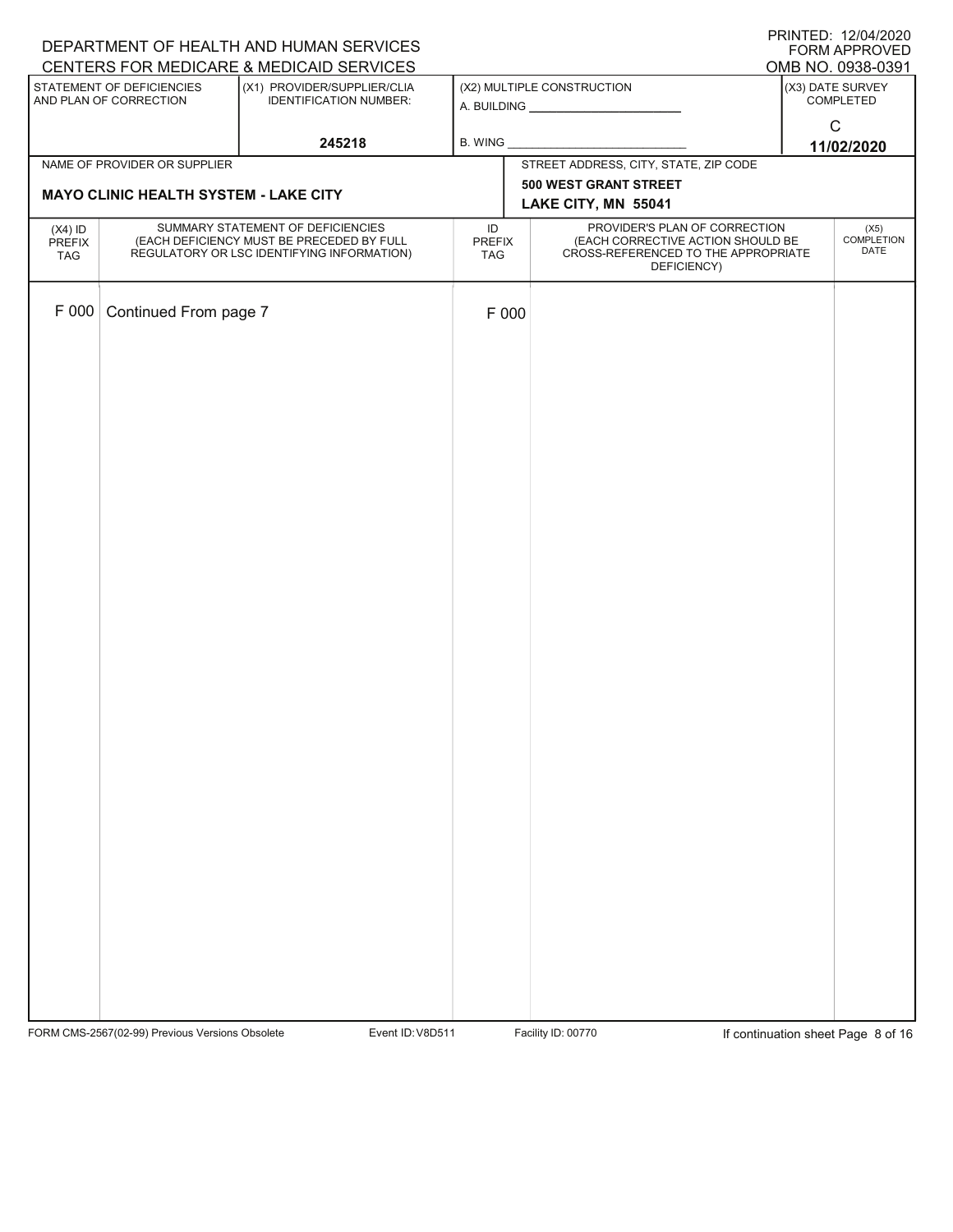| DEPARTMENT OF HEALTH AND HUMAN SERVICES |                                                        |                                                                                                                                                              | <b>PRINTED: 12/04/2020</b><br><b>FORM APPROVED</b><br>OMB NO. 0938-0391 |  |                                                                    |                  |                                  |
|-----------------------------------------|--------------------------------------------------------|--------------------------------------------------------------------------------------------------------------------------------------------------------------|-------------------------------------------------------------------------|--|--------------------------------------------------------------------|------------------|----------------------------------|
|                                         | STATEMENT OF DEFICIENCIES                              | CENTERS FOR MEDICARE & MEDICAID SERVICES<br>(X1) PROVIDER/SUPPLIER/CLIA                                                                                      |                                                                         |  | (X2) MULTIPLE CONSTRUCTION                                         | (X3) DATE SURVEY |                                  |
|                                         | AND PLAN OF CORRECTION                                 | <b>IDENTIFICATION NUMBER:</b>                                                                                                                                |                                                                         |  | A. BUILDING <u>__________________</u>                              |                  | <b>COMPLETED</b><br>$\mathsf{C}$ |
|                                         |                                                        | 245218                                                                                                                                                       | <b>B. WING</b>                                                          |  |                                                                    |                  | 11/02/2020                       |
|                                         | NAME OF PROVIDER OR SUPPLIER                           |                                                                                                                                                              |                                                                         |  | STREET ADDRESS, CITY, STATE, ZIP CODE                              |                  |                                  |
|                                         | <b>MAYO CLINIC HEALTH SYSTEM - LAKE CITY</b>           |                                                                                                                                                              |                                                                         |  | <b>500 WEST GRANT STREET</b><br>LAKE CITY, MN 55041                |                  |                                  |
| $(X4)$ ID<br><b>PREFIX</b>              |                                                        | SUMMARY STATEMENT OF DEFICIENCIES<br>(EACH DEFICIENCY MUST BE PRECEDED BY FULL                                                                               | ID<br><b>PREFIX</b>                                                     |  | PROVIDER'S PLAN OF CORRECTION<br>(EACH CORRECTIVE ACTION SHOULD BE |                  | (X5)<br><b>COMPLETION</b>        |
| <b>TAG</b>                              | REGULATORY OR LSC IDENTIFYING INFORMATION)             |                                                                                                                                                              | TAG                                                                     |  | CROSS-REFERENCED TO THE APPROPRIATE<br>DEFICIENCY)                 |                  | DATE                             |
| F 000                                   | Continued From page 8                                  |                                                                                                                                                              | F 000                                                                   |  |                                                                    |                  |                                  |
|                                         |                                                        |                                                                                                                                                              |                                                                         |  |                                                                    |                  |                                  |
|                                         |                                                        |                                                                                                                                                              |                                                                         |  |                                                                    |                  |                                  |
|                                         |                                                        |                                                                                                                                                              |                                                                         |  |                                                                    |                  |                                  |
|                                         |                                                        | A COVID-19 Focused Infection Control survey                                                                                                                  |                                                                         |  |                                                                    |                  |                                  |
|                                         |                                                        | was conducted on [date], at your facility by the                                                                                                             |                                                                         |  |                                                                    |                  |                                  |
|                                         |                                                        | Minnesota Department of Health to determine<br>compliance with §483.80 Infection Control. The                                                                |                                                                         |  |                                                                    |                  |                                  |
|                                         |                                                        | facility was determined NOT to be in compliance.                                                                                                             |                                                                         |  |                                                                    |                  |                                  |
|                                         |                                                        | The facility's plan of correction (POC) will serve                                                                                                           |                                                                         |  |                                                                    |                  |                                  |
|                                         | Department's acceptance.                               | as your allegation of compliance upon the                                                                                                                    |                                                                         |  |                                                                    |                  |                                  |
|                                         | page of the CMS-2567 form.                             | Because you are enrolled in ePOC, your<br>signature is not required at the bottom of the first                                                               |                                                                         |  |                                                                    |                  |                                  |
|                                         |                                                        | Upon receipt of an acceptable electronic POC, a<br>revisit of your facility will be conducted to validate<br>substantial compliance with the regulations has |                                                                         |  |                                                                    |                  |                                  |
|                                         | been attained in accordance with your<br>verification. |                                                                                                                                                              |                                                                         |  |                                                                    |                  |                                  |
| F 880                                   | Infection Prevention & Control                         |                                                                                                                                                              | F 880                                                                   |  |                                                                    |                  | 12/15/20                         |
| $SS = F$                                | CFR(s): $483.80(a)(1)(2)(4)(e)(f)$                     |                                                                                                                                                              |                                                                         |  |                                                                    |                  |                                  |
|                                         | §483.80 Infection Control                              |                                                                                                                                                              |                                                                         |  |                                                                    |                  |                                  |
|                                         |                                                        | The facility must establish and maintain an<br>infection prevention and control program                                                                      |                                                                         |  |                                                                    |                  |                                  |
|                                         |                                                        | designed to provide a safe, sanitary and<br>comfortable environment and to help prevent the                                                                  |                                                                         |  |                                                                    |                  |                                  |
|                                         | diseases and infections.                               | development and transmission of communicable                                                                                                                 |                                                                         |  |                                                                    |                  |                                  |
|                                         |                                                        | §483.80(a) Infection prevention and control                                                                                                                  |                                                                         |  |                                                                    |                  |                                  |
|                                         | program.                                               | The facility must establish an infection prevention                                                                                                          |                                                                         |  |                                                                    |                  |                                  |
|                                         |                                                        |                                                                                                                                                              |                                                                         |  |                                                                    |                  |                                  |

FORM CMS-2567(02-99) Previous Versions Obsolete Variation School Event ID: V8D511 Facility ID: 00770 If continuation sheet Page 9 of 16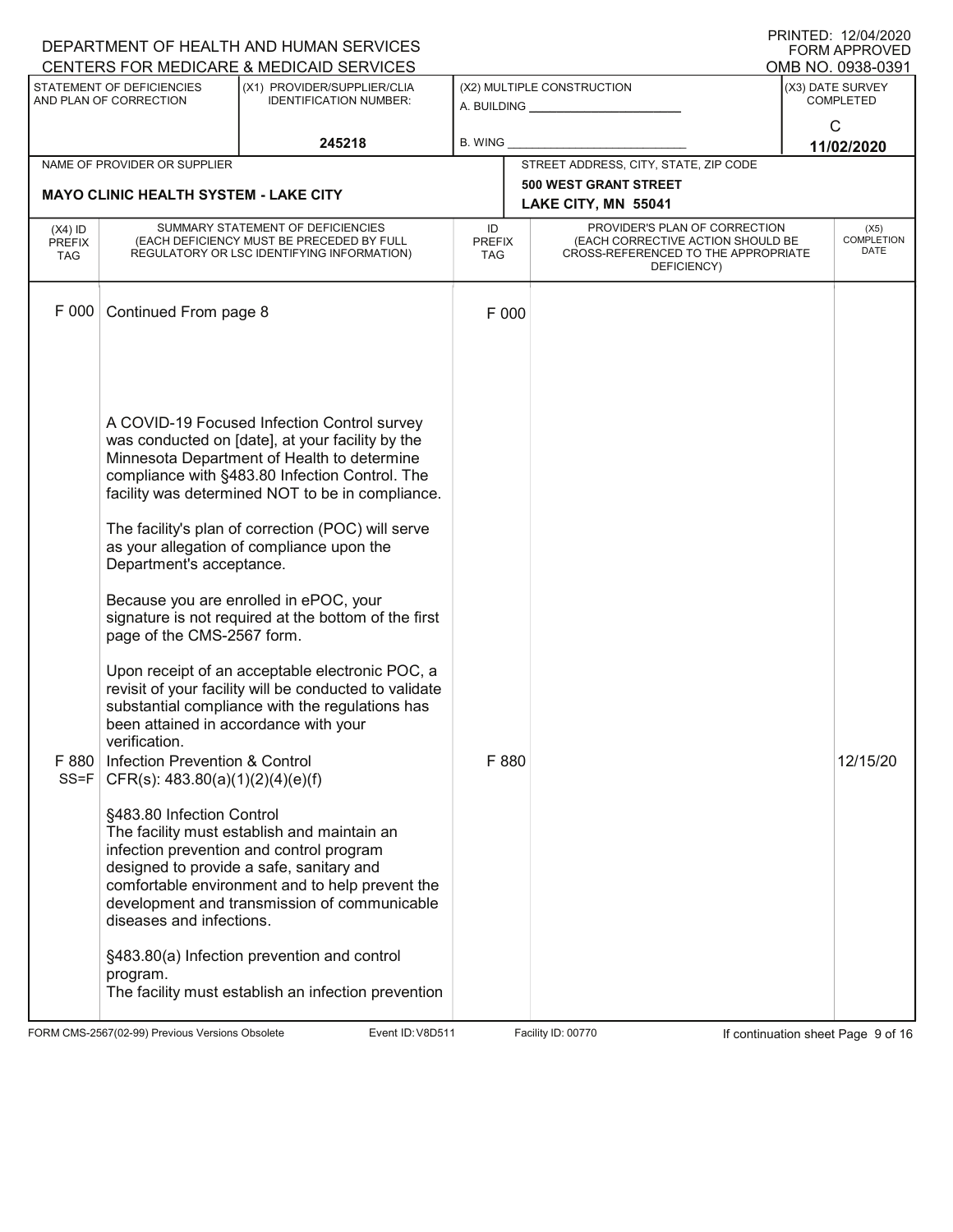|                                              |                                                                                                                                                                                                                                                                                           | DEPARTMENT OF HEALTH AND HUMAN SERVICES<br>CENTERS FOR MEDICARE & MEDICAID SERVICES                                                                                                                                                                                                                                                                                                                                                                                                                                                                                                                                                                                                                                                                                                                                                                                                         |                                   |                                                                                                                          |                                      | $1$ INTITLU. IZIVTIZVZV<br><b>FORM APPROVED</b><br>OMB NO. 0938-0391 |
|----------------------------------------------|-------------------------------------------------------------------------------------------------------------------------------------------------------------------------------------------------------------------------------------------------------------------------------------------|---------------------------------------------------------------------------------------------------------------------------------------------------------------------------------------------------------------------------------------------------------------------------------------------------------------------------------------------------------------------------------------------------------------------------------------------------------------------------------------------------------------------------------------------------------------------------------------------------------------------------------------------------------------------------------------------------------------------------------------------------------------------------------------------------------------------------------------------------------------------------------------------|-----------------------------------|--------------------------------------------------------------------------------------------------------------------------|--------------------------------------|----------------------------------------------------------------------|
|                                              | STATEMENT OF DEFICIENCIES<br>AND PLAN OF CORRECTION                                                                                                                                                                                                                                       | (X1) PROVIDER/SUPPLIER/CLIA<br><b>IDENTIFICATION NUMBER:</b>                                                                                                                                                                                                                                                                                                                                                                                                                                                                                                                                                                                                                                                                                                                                                                                                                                |                                   | (X2) MULTIPLE CONSTRUCTION<br>A. BUILDING A.                                                                             | (X3) DATE SURVEY<br><b>COMPLETED</b> |                                                                      |
|                                              |                                                                                                                                                                                                                                                                                           | 245218                                                                                                                                                                                                                                                                                                                                                                                                                                                                                                                                                                                                                                                                                                                                                                                                                                                                                      | <b>B. WING</b>                    |                                                                                                                          |                                      | C<br>11/02/2020                                                      |
|                                              | NAME OF PROVIDER OR SUPPLIER                                                                                                                                                                                                                                                              |                                                                                                                                                                                                                                                                                                                                                                                                                                                                                                                                                                                                                                                                                                                                                                                                                                                                                             |                                   | STREET ADDRESS, CITY, STATE, ZIP CODE                                                                                    |                                      |                                                                      |
| <b>MAYO CLINIC HEALTH SYSTEM - LAKE CITY</b> |                                                                                                                                                                                                                                                                                           |                                                                                                                                                                                                                                                                                                                                                                                                                                                                                                                                                                                                                                                                                                                                                                                                                                                                                             |                                   | <b>500 WEST GRANT STREET</b><br>LAKE CITY, MN 55041                                                                      |                                      |                                                                      |
| $(X4)$ ID<br><b>PREFIX</b><br><b>TAG</b>     |                                                                                                                                                                                                                                                                                           | SUMMARY STATEMENT OF DEFICIENCIES<br>(EACH DEFICIENCY MUST BE PRECEDED BY FULL<br>REGULATORY OR LSC IDENTIFYING INFORMATION)                                                                                                                                                                                                                                                                                                                                                                                                                                                                                                                                                                                                                                                                                                                                                                | ID<br><b>PREFIX</b><br><b>TAG</b> | PROVIDER'S PLAN OF CORRECTION<br>(EACH CORRECTIVE ACTION SHOULD BE<br>CROSS-REFERENCED TO THE APPROPRIATE<br>DEFICIENCY) |                                      | (X5)<br><b>COMPLETION</b><br>DATE                                    |
| F 880                                        | Continued From page 9<br>a minimum, the following elements:<br>§483.80(a)(1) A system for preventing,<br>accepted national standards;<br>but are not limited to:<br>possible communicable diseases or<br>persons in the facility;<br>reported;<br>resident; including but not limited to: | and control program (IPCP) that must include, at<br>identifying, reporting, investigating, and controlling<br>infections and communicable diseases for all<br>residents, staff, volunteers, visitors, and other<br>individuals providing services under a contractual<br>arrangement based upon the facility assessment<br>conducted according to §483.70(e) and following<br>§483.80(a)(2) Written standards, policies, and<br>procedures for the program, which must include,<br>(i) A system of surveillance designed to identify<br>infections before they can spread to other<br>(ii) When and to whom possible incidents of<br>communicable disease or infections should be<br>(iii) Standard and transmission-based precautions<br>to be followed to prevent spread of infections;<br>(iv)When and how isolation should be used for a<br>(A) The type and duration of the isolation, | F 880                             |                                                                                                                          |                                      |                                                                      |
|                                              | involved, and<br>circumstances.<br>contact will transmit the disease; and                                                                                                                                                                                                                 | depending upon the infectious agent or organism<br>(B) A requirement that the isolation should be the<br>least restrictive possible for the resident under the<br>(v) The circumstances under which the facility<br>must prohibit employees with a communicable<br>disease or infected skin lesions from direct<br>contact with residents or their food, if direct<br>(vi) The hand hygiene procedures to be followed                                                                                                                                                                                                                                                                                                                                                                                                                                                                       |                                   |                                                                                                                          |                                      |                                                                      |

FORM CMS-2567(02-99) Previous Versions Obsolete Variation Sheet Page 10 of 16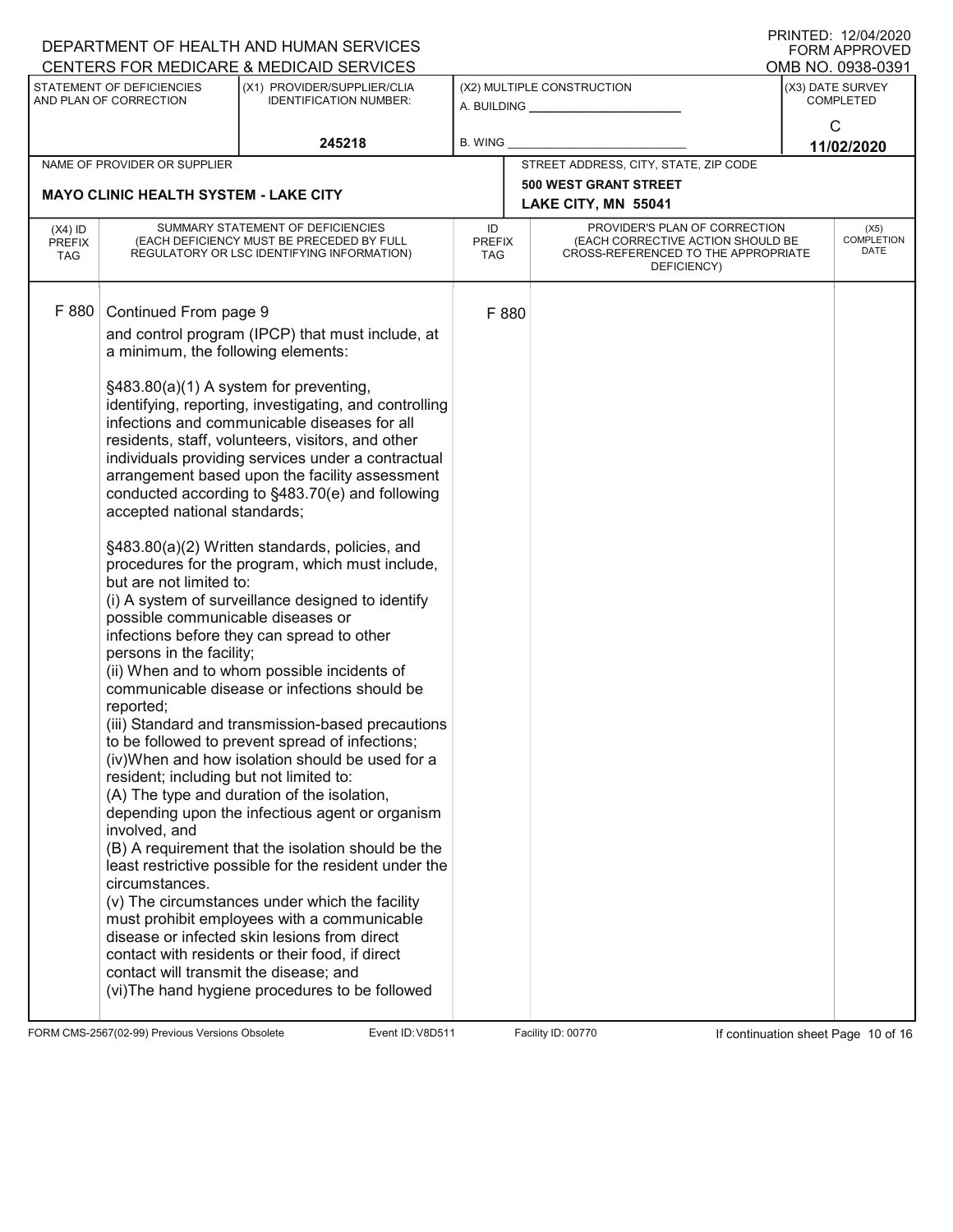|                                   | DEPARTMENT OF HEALTH AND HUMAN SERVICES                                                                                                                                                                             |                                                                                                                                                                                                                                                                                                                                                                                                                                                                                                                                                                                                                                                                                                                                                                                                                                                                                                                                                                                                                                                                                                                                                                                                                                                                     |                            | I ININTED. IZIVHIZUZU<br><b>FORM APPROVED</b>                                                                                                                                                                                                                                                                                                                                                                                                                                                                                                                                                                                                                                                                                                                                                                                                                                                                                                                   |                                      |                   |
|-----------------------------------|---------------------------------------------------------------------------------------------------------------------------------------------------------------------------------------------------------------------|---------------------------------------------------------------------------------------------------------------------------------------------------------------------------------------------------------------------------------------------------------------------------------------------------------------------------------------------------------------------------------------------------------------------------------------------------------------------------------------------------------------------------------------------------------------------------------------------------------------------------------------------------------------------------------------------------------------------------------------------------------------------------------------------------------------------------------------------------------------------------------------------------------------------------------------------------------------------------------------------------------------------------------------------------------------------------------------------------------------------------------------------------------------------------------------------------------------------------------------------------------------------|----------------------------|-----------------------------------------------------------------------------------------------------------------------------------------------------------------------------------------------------------------------------------------------------------------------------------------------------------------------------------------------------------------------------------------------------------------------------------------------------------------------------------------------------------------------------------------------------------------------------------------------------------------------------------------------------------------------------------------------------------------------------------------------------------------------------------------------------------------------------------------------------------------------------------------------------------------------------------------------------------------|--------------------------------------|-------------------|
|                                   |                                                                                                                                                                                                                     | CENTERS FOR MEDICARE & MEDICAID SERVICES                                                                                                                                                                                                                                                                                                                                                                                                                                                                                                                                                                                                                                                                                                                                                                                                                                                                                                                                                                                                                                                                                                                                                                                                                            |                            |                                                                                                                                                                                                                                                                                                                                                                                                                                                                                                                                                                                                                                                                                                                                                                                                                                                                                                                                                                 |                                      | OMB NO. 0938-0391 |
|                                   | STATEMENT OF DEFICIENCIES<br>AND PLAN OF CORRECTION                                                                                                                                                                 | (X1) PROVIDER/SUPPLIER/CLIA<br><b>IDENTIFICATION NUMBER:</b>                                                                                                                                                                                                                                                                                                                                                                                                                                                                                                                                                                                                                                                                                                                                                                                                                                                                                                                                                                                                                                                                                                                                                                                                        |                            | (X2) MULTIPLE CONSTRUCTION<br>A. BUILDING                                                                                                                                                                                                                                                                                                                                                                                                                                                                                                                                                                                                                                                                                                                                                                                                                                                                                                                       | (X3) DATE SURVEY<br><b>COMPLETED</b> |                   |
|                                   |                                                                                                                                                                                                                     | 245218                                                                                                                                                                                                                                                                                                                                                                                                                                                                                                                                                                                                                                                                                                                                                                                                                                                                                                                                                                                                                                                                                                                                                                                                                                                              | <b>B. WING</b>             |                                                                                                                                                                                                                                                                                                                                                                                                                                                                                                                                                                                                                                                                                                                                                                                                                                                                                                                                                                 |                                      | C<br>11/02/2020   |
|                                   | NAME OF PROVIDER OR SUPPLIER                                                                                                                                                                                        |                                                                                                                                                                                                                                                                                                                                                                                                                                                                                                                                                                                                                                                                                                                                                                                                                                                                                                                                                                                                                                                                                                                                                                                                                                                                     |                            | STREET ADDRESS, CITY, STATE, ZIP CODE                                                                                                                                                                                                                                                                                                                                                                                                                                                                                                                                                                                                                                                                                                                                                                                                                                                                                                                           |                                      |                   |
|                                   |                                                                                                                                                                                                                     |                                                                                                                                                                                                                                                                                                                                                                                                                                                                                                                                                                                                                                                                                                                                                                                                                                                                                                                                                                                                                                                                                                                                                                                                                                                                     |                            | <b>500 WEST GRANT STREET</b>                                                                                                                                                                                                                                                                                                                                                                                                                                                                                                                                                                                                                                                                                                                                                                                                                                                                                                                                    |                                      |                   |
|                                   | <b>MAYO CLINIC HEALTH SYSTEM - LAKE CITY</b>                                                                                                                                                                        |                                                                                                                                                                                                                                                                                                                                                                                                                                                                                                                                                                                                                                                                                                                                                                                                                                                                                                                                                                                                                                                                                                                                                                                                                                                                     |                            | LAKE CITY, MN 55041                                                                                                                                                                                                                                                                                                                                                                                                                                                                                                                                                                                                                                                                                                                                                                                                                                                                                                                                             |                                      |                   |
| $(X4)$ ID<br><b>PREFIX</b><br>TAG | SUMMARY STATEMENT OF DEFICIENCIES<br>(EACH DEFICIENCY MUST BE PRECEDED BY FULL<br>REGULATORY OR LSC IDENTIFYING INFORMATION)                                                                                        |                                                                                                                                                                                                                                                                                                                                                                                                                                                                                                                                                                                                                                                                                                                                                                                                                                                                                                                                                                                                                                                                                                                                                                                                                                                                     | ID<br><b>PREFIX</b><br>TAG | PROVIDER'S PLAN OF CORRECTION<br>(EACH CORRECTIVE ACTION SHOULD BE<br>CROSS-REFERENCED TO THE APPROPRIATE<br>DEFICIENCY)                                                                                                                                                                                                                                                                                                                                                                                                                                                                                                                                                                                                                                                                                                                                                                                                                                        | <b>COMPLETION</b>                    |                   |
| F 880                             | Continued From page 10<br>corrective actions taken by the facility.<br>§483.80(e) Linens.<br>infection.<br>§483.80(f) Annual review.<br>by:<br>and Medicare Services)<br>contracting COVID-19.<br>Findings include: | by staff involved in direct resident contact.<br>§483.80(a)(4) A system for recording incidents<br>identified under the facility's IPCP and the<br>Personnel must handle, store, process, and<br>transport linens so as to prevent the spread of<br>The facility will conduct an annual review of its<br>IPCP and update their program, as necessary.<br>This REQUIREMENT is not met as evidenced<br>Based on interview and document review the<br>facility failed to implement CDC (Centers for<br>Disease Control) and CMS (Centers for Medicaid<br>guidance/recommendations for 2 of 2 residents<br>(R1, R2) when the facility failed to separate a<br>symptomatic resident from a healthy resident<br>roommate to prevent and/or mitigate the risk of<br>an outbreak of COVID-19. This deficient practice<br>had the potential to affect all 74 residents residing<br>in the facility and staff who were at risk for<br>CMS Blanket Waiver List dated 3/30/2020.<br>included CMS is waiving the requirements in<br>42CFR 483.10(e) (5), (6), and (7) solely for the<br>purposes of grouping or cohorting residents with<br>respiratory illness symptoms and/or residents<br>with confirmed diagnosis of COVID-19, and<br>separating them from residents who are | F 880                      | Submission of this Allegation of<br>Compliance is not a legal admission that a<br>deficiency exists or that this Statement of<br>deficiencies was correctly cited and is also<br>not to be construed as an admission<br>against the Facility, Administrator, of any<br>Employees, Agents or other individuals<br>who draft or may be discussed in the<br>Allegation of Compliance. In addition,<br>preparation and submission of the<br>Allegation of Compliance does not<br>constitute an admission or an agreement<br>of any kind by the Facility of the truth of<br>any facts alleged or the correctness of any<br>conclusions set forth in the Statement by<br>the survey agency. Accordingly, the<br>Facility has prepared and submitted this<br>Allegation of Compliance solely because<br>of the requirements under State and<br>Federal law that mandate submission of<br>an Allegation of Compliance within ten<br>days of receipt of the Statement of |                                      |                   |
|                                   |                                                                                                                                                                                                                     | asymptomatic or tested negative for COVID-19.                                                                                                                                                                                                                                                                                                                                                                                                                                                                                                                                                                                                                                                                                                                                                                                                                                                                                                                                                                                                                                                                                                                                                                                                                       |                            | Deficiencies as a condition of participation                                                                                                                                                                                                                                                                                                                                                                                                                                                                                                                                                                                                                                                                                                                                                                                                                                                                                                                    |                                      |                   |

FORM CMS-2567(02-99) Previous Versions Obsolete Variation School Event ID: V8D511 Facility ID: 00770 If continuation sheet Page 11 of 16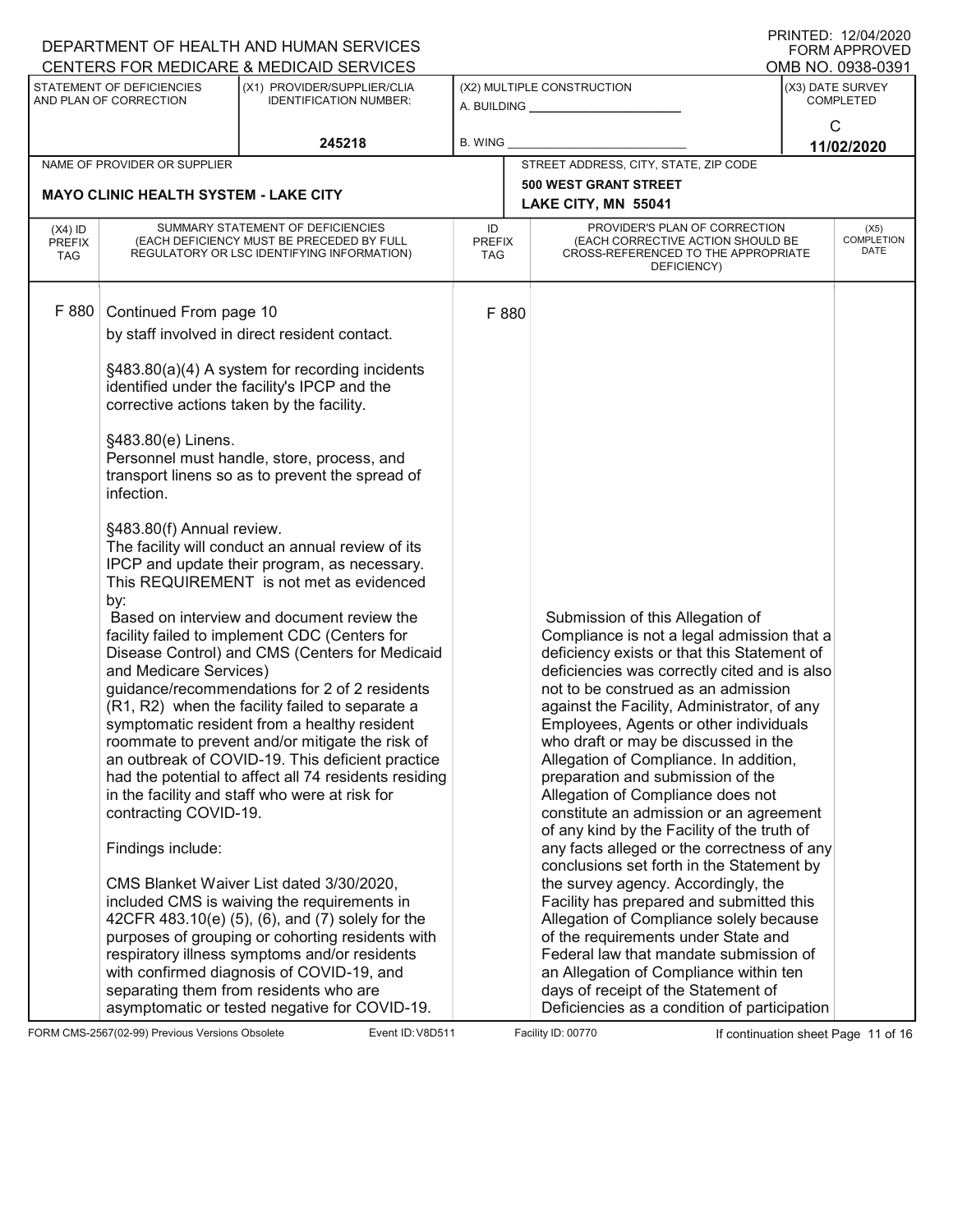| I ININTED. IZIV <del>I</del> IZVZV<br>DEPARTMENT OF HEALTH AND HUMAN SERVICES<br><b>FORM APPROVED</b>               |                                                                                                                              |                                                                                                       |                                                                                             |                                                                                                                                                  |                                      |                                   |  |  |  |
|---------------------------------------------------------------------------------------------------------------------|------------------------------------------------------------------------------------------------------------------------------|-------------------------------------------------------------------------------------------------------|---------------------------------------------------------------------------------------------|--------------------------------------------------------------------------------------------------------------------------------------------------|--------------------------------------|-----------------------------------|--|--|--|
| CENTERS FOR MEDICARE & MEDICAID SERVICES                                                                            |                                                                                                                              |                                                                                                       |                                                                                             | OMB NO. 0938-0391                                                                                                                                |                                      |                                   |  |  |  |
| STATEMENT OF DEFICIENCIES<br>(X1) PROVIDER/SUPPLIER/CLIA<br>AND PLAN OF CORRECTION<br><b>IDENTIFICATION NUMBER:</b> |                                                                                                                              |                                                                                                       | (X2) MULTIPLE CONSTRUCTION<br>A. BUILDING                                                   |                                                                                                                                                  | (X3) DATE SURVEY<br><b>COMPLETED</b> |                                   |  |  |  |
|                                                                                                                     |                                                                                                                              | 245218                                                                                                | B. WING                                                                                     |                                                                                                                                                  | C<br>11/02/2020                      |                                   |  |  |  |
|                                                                                                                     | NAME OF PROVIDER OR SUPPLIER                                                                                                 |                                                                                                       |                                                                                             | STREET ADDRESS, CITY, STATE, ZIP CODE                                                                                                            |                                      |                                   |  |  |  |
|                                                                                                                     |                                                                                                                              |                                                                                                       |                                                                                             | <b>500 WEST GRANT STREET</b>                                                                                                                     |                                      |                                   |  |  |  |
|                                                                                                                     | <b>MAYO CLINIC HEALTH SYSTEM - LAKE CITY</b>                                                                                 |                                                                                                       |                                                                                             | LAKE CITY, MN 55041                                                                                                                              |                                      |                                   |  |  |  |
| $(X4)$ ID<br><b>PREFIX</b><br><b>TAG</b>                                                                            | SUMMARY STATEMENT OF DEFICIENCIES<br>(EACH DEFICIENCY MUST BE PRECEDED BY FULL<br>REGULATORY OR LSC IDENTIFYING INFORMATION) |                                                                                                       |                                                                                             | PROVIDER'S PLAN OF CORRECTION<br>(EACH CORRECTIVE ACTION SHOULD BE<br><b>PREFIX</b><br>CROSS-REFERENCED TO THE APPROPRIATE<br>TAG<br>DEFICIENCY) |                                      | (X5)<br><b>COMPLETION</b><br>DATE |  |  |  |
| F 880                                                                                                               | Continued From page 11                                                                                                       | This action waives a facilities requirement under                                                     | F 880                                                                                       | in Title 18 and Title 19 programs. The                                                                                                           |                                      |                                   |  |  |  |
|                                                                                                                     |                                                                                                                              | 42 CFR 483.10, to provide for a resident to share<br>a room with his or her roommate of choice in     |                                                                                             | Compliance within this timeframe should                                                                                                          |                                      |                                   |  |  |  |
|                                                                                                                     |                                                                                                                              | certain circumstances, to provide notice and<br>rationale for changing a resident's room, and to      |                                                                                             | in no way be considered or construed as<br>an agreement with allegations of                                                                      |                                      |                                   |  |  |  |
|                                                                                                                     |                                                                                                                              | provide for resident's room, and to provide for a<br>resident's refusal a transfer to another room in |                                                                                             | noncompliance or admissions by the<br>facility. This plan of correction is not to be                                                             |                                      |                                   |  |  |  |
|                                                                                                                     |                                                                                                                              | the facility this aligns with CDC guidance to                                                         |                                                                                             | construed as an admission by the facility                                                                                                        |                                      |                                   |  |  |  |
|                                                                                                                     |                                                                                                                              | preferably place residents in locations designed                                                      |                                                                                             |                                                                                                                                                  |                                      |                                   |  |  |  |
|                                                                                                                     |                                                                                                                              | to care for COVID-19 residents, to prevent the                                                        | or any of its agents that the survey agents<br>findings in this report are true or correct. |                                                                                                                                                  |                                      |                                   |  |  |  |
|                                                                                                                     |                                                                                                                              | transmission of COVID-19 to other residents.                                                          | The plan of correction is written for the                                                   |                                                                                                                                                  |                                      |                                   |  |  |  |
|                                                                                                                     | CMS memo COVID-19 Long Term Care Facility<br>Guidance, dated 4/2/20, directed nursing homes                                  |                                                                                                       |                                                                                             | purpose of compliance with the rules of                                                                                                          |                                      |                                   |  |  |  |
|                                                                                                                     |                                                                                                                              |                                                                                                       | participation for the Medicaid and                                                          |                                                                                                                                                  |                                      |                                   |  |  |  |
|                                                                                                                     |                                                                                                                              | to immediately ensure they were complying with                                                        |                                                                                             | Medicare programs.                                                                                                                               |                                      |                                   |  |  |  |
|                                                                                                                     |                                                                                                                              | all CMS and CDC guidance related to infection                                                         |                                                                                             | On November 2nd MDH completed an                                                                                                                 |                                      |                                   |  |  |  |
|                                                                                                                     |                                                                                                                              | control which included the use of standard,                                                           |                                                                                             | "infection control and prevention" survey.                                                                                                       |                                      |                                   |  |  |  |
|                                                                                                                     |                                                                                                                              | contact and droplet precautions. In addition, the                                                     |                                                                                             | Based on interview and document review                                                                                                           |                                      |                                   |  |  |  |
|                                                                                                                     |                                                                                                                              | memo directed long-term care facilities to                                                            |                                                                                             | Mayo Clinic Health Systems Care Center                                                                                                           |                                      |                                   |  |  |  |
|                                                                                                                     |                                                                                                                              | separate patients and residents who have                                                              |                                                                                             | Lake City failed to separate (R1, R2), a                                                                                                         |                                      |                                   |  |  |  |
|                                                                                                                     |                                                                                                                              | COVID-19 from patients and residents who did                                                          |                                                                                             | symptomatic resident from a healthy                                                                                                              |                                      |                                   |  |  |  |
|                                                                                                                     | not, or whose status was unknown.                                                                                            |                                                                                                       |                                                                                             | resident/roommate to prevent risk of an                                                                                                          |                                      |                                   |  |  |  |
|                                                                                                                     |                                                                                                                              |                                                                                                       |                                                                                             | outbreak. The facility is taking measures                                                                                                        |                                      |                                   |  |  |  |
|                                                                                                                     |                                                                                                                              | MDH Using Antigen-based Point-of- Care (POC)<br>Testing for COVID-19 in Long-term Care                |                                                                                             | to correct findings.<br>Review of current healthy residents who                                                                                  |                                      |                                   |  |  |  |
|                                                                                                                     |                                                                                                                              | Facilities Guidance dated 10/7/20 included,                                                           |                                                                                             | shared rooms with any residents identified                                                                                                       |                                      |                                   |  |  |  |
|                                                                                                                     |                                                                                                                              | "Symptomatic residents who test negative and/or                                                       |                                                                                             | with covid-19 symptoms or positive for                                                                                                           |                                      |                                   |  |  |  |
|                                                                                                                     |                                                                                                                              | who are high risk contact of known COVID-19                                                           |                                                                                             | covid-19 were discussed and moved with                                                                                                           |                                      |                                   |  |  |  |
|                                                                                                                     | positive individual should be placed in                                                                                      |                                                                                                       |                                                                                             | as much separation as possible.                                                                                                                  |                                      |                                   |  |  |  |
|                                                                                                                     |                                                                                                                              | Transmission-based Precautions (e.g., single                                                          |                                                                                             | Cohorting of positive residents was                                                                                                              |                                      |                                   |  |  |  |
|                                                                                                                     | room, private bathroom) while awaiting                                                                                       |                                                                                                       |                                                                                             | instituted.                                                                                                                                      |                                      |                                   |  |  |  |
|                                                                                                                     | confirmatory RT-PCR."                                                                                                        |                                                                                                       |                                                                                             | Morning stand up was reviewed, and                                                                                                               |                                      |                                   |  |  |  |
|                                                                                                                     |                                                                                                                              |                                                                                                       |                                                                                             | revisions were made to include Covid -19                                                                                                         |                                      |                                   |  |  |  |
|                                                                                                                     |                                                                                                                              | According to the census reports R1 and R2<br>resided in the same room on the [name] left unit.        |                                                                                             | updates.                                                                                                                                         |                                      |                                   |  |  |  |
|                                                                                                                     |                                                                                                                              |                                                                                                       |                                                                                             | Covid-19, 9a.m. IDT meeting around a<br>visual board that displays rooms, units,                                                                 |                                      |                                   |  |  |  |
|                                                                                                                     |                                                                                                                              | R1's Admission Record, indicated R1 Diagnoses                                                         |                                                                                             | and shared bathrooms was initiated.                                                                                                              |                                      |                                   |  |  |  |
|                                                                                                                     |                                                                                                                              | included unspecified dementia without behavioral                                                      |                                                                                             | Administrator reviewed "covid-19                                                                                                                 |                                      |                                   |  |  |  |
|                                                                                                                     |                                                                                                                              | disturbance, unstable angina, and muscle                                                              |                                                                                             | preparedness plan" and the Covid-19                                                                                                              |                                      |                                   |  |  |  |

FORM CMS-2567(02-99) Previous Versions Obsolete Variation School Event ID: V8D511 Facility ID: 00770 If continuation sheet Page 12 of 16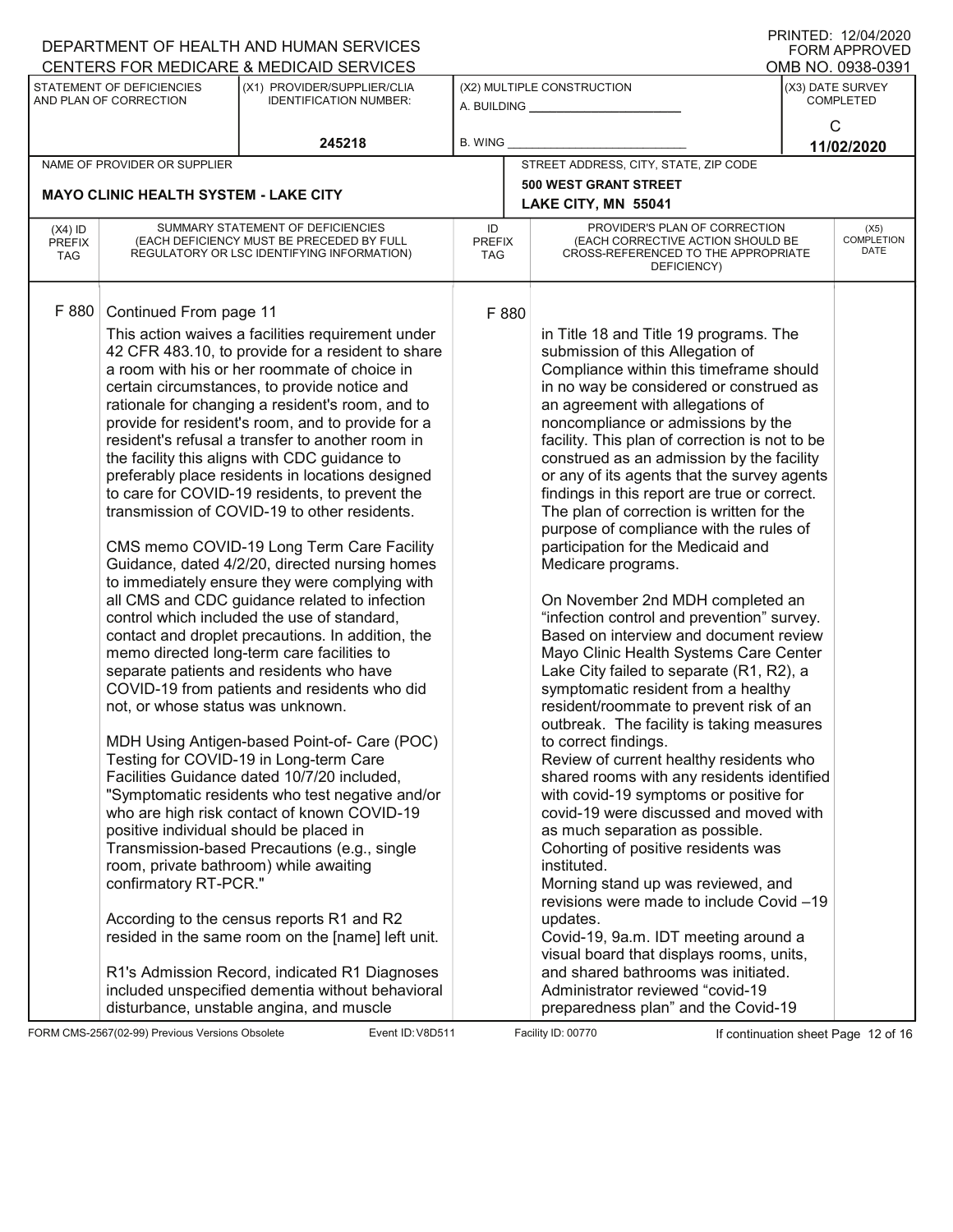|                                                                                      |                                                                                                                | DEPARTMENT OF HEALTH AND HUMAN SERVICES<br>CENTERS FOR MEDICARE & MEDICAID SERVICES                                                                                                                                                                                                                                                                                                                                                                                                                                                                                                                                                                                                                                                                                                                                                                                                                                                                                                                                                                                                                                                                                                                                                                                                                                                                |                            |  |                                                                                                                                                                                                                                                                                                                                                                                                                                                                                                                                                                                                                                                                                                                                                                                                                                                                                                                                                                                    |  | <b>FORM APPROVED</b>              |  |
|--------------------------------------------------------------------------------------|----------------------------------------------------------------------------------------------------------------|----------------------------------------------------------------------------------------------------------------------------------------------------------------------------------------------------------------------------------------------------------------------------------------------------------------------------------------------------------------------------------------------------------------------------------------------------------------------------------------------------------------------------------------------------------------------------------------------------------------------------------------------------------------------------------------------------------------------------------------------------------------------------------------------------------------------------------------------------------------------------------------------------------------------------------------------------------------------------------------------------------------------------------------------------------------------------------------------------------------------------------------------------------------------------------------------------------------------------------------------------------------------------------------------------------------------------------------------------|----------------------------|--|------------------------------------------------------------------------------------------------------------------------------------------------------------------------------------------------------------------------------------------------------------------------------------------------------------------------------------------------------------------------------------------------------------------------------------------------------------------------------------------------------------------------------------------------------------------------------------------------------------------------------------------------------------------------------------------------------------------------------------------------------------------------------------------------------------------------------------------------------------------------------------------------------------------------------------------------------------------------------------|--|-----------------------------------|--|
|                                                                                      |                                                                                                                | (X1) PROVIDER/SUPPLIER/CLIA                                                                                                                                                                                                                                                                                                                                                                                                                                                                                                                                                                                                                                                                                                                                                                                                                                                                                                                                                                                                                                                                                                                                                                                                                                                                                                                        | (X2) MULTIPLE CONSTRUCTION |  |                                                                                                                                                                                                                                                                                                                                                                                                                                                                                                                                                                                                                                                                                                                                                                                                                                                                                                                                                                                    |  | OMB NO. 0938-0391                 |  |
| STATEMENT OF DEFICIENCIES<br>AND PLAN OF CORRECTION<br><b>IDENTIFICATION NUMBER:</b> |                                                                                                                | A. BUILDING <u>___________________</u>                                                                                                                                                                                                                                                                                                                                                                                                                                                                                                                                                                                                                                                                                                                                                                                                                                                                                                                                                                                                                                                                                                                                                                                                                                                                                                             |                            |  | (X3) DATE SURVEY<br>COMPLETED                                                                                                                                                                                                                                                                                                                                                                                                                                                                                                                                                                                                                                                                                                                                                                                                                                                                                                                                                      |  |                                   |  |
|                                                                                      |                                                                                                                | 245218                                                                                                                                                                                                                                                                                                                                                                                                                                                                                                                                                                                                                                                                                                                                                                                                                                                                                                                                                                                                                                                                                                                                                                                                                                                                                                                                             | <b>B. WING</b>             |  |                                                                                                                                                                                                                                                                                                                                                                                                                                                                                                                                                                                                                                                                                                                                                                                                                                                                                                                                                                                    |  | C<br>11/02/2020                   |  |
|                                                                                      | NAME OF PROVIDER OR SUPPLIER                                                                                   |                                                                                                                                                                                                                                                                                                                                                                                                                                                                                                                                                                                                                                                                                                                                                                                                                                                                                                                                                                                                                                                                                                                                                                                                                                                                                                                                                    |                            |  | STREET ADDRESS, CITY, STATE, ZIP CODE                                                                                                                                                                                                                                                                                                                                                                                                                                                                                                                                                                                                                                                                                                                                                                                                                                                                                                                                              |  |                                   |  |
|                                                                                      |                                                                                                                |                                                                                                                                                                                                                                                                                                                                                                                                                                                                                                                                                                                                                                                                                                                                                                                                                                                                                                                                                                                                                                                                                                                                                                                                                                                                                                                                                    |                            |  | <b>500 WEST GRANT STREET</b>                                                                                                                                                                                                                                                                                                                                                                                                                                                                                                                                                                                                                                                                                                                                                                                                                                                                                                                                                       |  |                                   |  |
|                                                                                      | <b>MAYO CLINIC HEALTH SYSTEM - LAKE CITY</b>                                                                   |                                                                                                                                                                                                                                                                                                                                                                                                                                                                                                                                                                                                                                                                                                                                                                                                                                                                                                                                                                                                                                                                                                                                                                                                                                                                                                                                                    |                            |  | LAKE CITY, MN 55041                                                                                                                                                                                                                                                                                                                                                                                                                                                                                                                                                                                                                                                                                                                                                                                                                                                                                                                                                                |  |                                   |  |
| $(X4)$ ID<br><b>PREFIX</b><br><b>TAG</b>                                             |                                                                                                                | SUMMARY STATEMENT OF DEFICIENCIES<br>(EACH DEFICIENCY MUST BE PRECEDED BY FULL<br>REGULATORY OR LSC IDENTIFYING INFORMATION)                                                                                                                                                                                                                                                                                                                                                                                                                                                                                                                                                                                                                                                                                                                                                                                                                                                                                                                                                                                                                                                                                                                                                                                                                       | ID<br><b>PREFIX</b><br>TAG |  | PROVIDER'S PLAN OF CORRECTION<br>(EACH CORRECTIVE ACTION SHOULD BE<br>CROSS-REFERENCED TO THE APPROPRIATE<br>DEFICIENCY)                                                                                                                                                                                                                                                                                                                                                                                                                                                                                                                                                                                                                                                                                                                                                                                                                                                           |  | (X5)<br><b>COMPLETION</b><br>DATE |  |
| F 880                                                                                | Continued From page 12<br>weakness.<br>intact cognition.<br>was declined.<br>symptoms.<br>results.<br>cleaned. | R1's admission Minimum Data Set (MDS)<br>assessment dated 9/27/20, indicated R1 had<br>R1's progress note dated 10/25/20 indicated R1<br>received Acetaminophen Capsule 1000 mg as<br>needed for pain and was administered for<br>complaints of "all over" pain rating 5/10. Offered<br>to re-position resident and put back into bed but<br>R1's progress note dated 10/26/20 indicated R1<br>will be tested for Covid-19 today related to<br>R1's progress note dated 10/26/20 indicated R1<br>monitor for increased SOB, O2 saturation,<br>increased cough, fever, sore throat, fatigue,<br>nausea/vomiting, and diarrhea---report temp to<br>charge nurse if over 99.5 every day and evening<br>shift. Resident had complaints of headache and<br>has productive cough with running nose. Temp of<br>100.3 nurse manger aware and on isolation.<br>R1's progress note dated 10/26/20 indicated 1.<br>okay to perform antigen test to be completed at<br>the care center. 2. COVID-19 swab to be<br>completed. R1's record lacked the antigen test<br>R1's progress note dated 10/27/20 indicated<br>Resident was noted to be in the bathroom<br>conjoining to other residents washing her face.<br>Resident was re-directed and reminded not to<br>use bathroom at this time. Signage is posted.<br>Housekeeping was notified and bathroom was | F 880                      |  | Long Term Care Facility Guidance, April<br>2nd, 2020 which included, "cohorting of<br>residents"<br>Interim Director of nursing responsible for<br>re-educating staff regarding covid-19<br>symptoms, recognition of symptoms,<br>timeliness of reporting symptoms and<br>system/process to move resident(s)<br>quickly and NOT to wait for a positive NP<br>swab or a BD Antigen test. Antigen<br>testing that is negative yet resident<br>displays symptoms needs to separate<br>from the healthy resident quickly.<br>Audit of residents identified/presenting<br>with covid-19 symptoms. Audit 2 x a<br>week of appropriate cohorting with as<br>much separation as possible from healthy<br>resident(s). Results of Audits to be<br>discussed and reviewed at the monthly<br>QAPI meeting x 3 months for follow up,<br>and recommendations, and thereafter<br>contingent on data presented if IDT team<br>deems necessary. Administrator to be<br>responsible for compliance. |  |                                   |  |

FORM CMS-2567(02-99) Previous Versions Obsolete Variation School Event ID: V8D511 Facility ID: 00770 If continuation sheet Page 13 of 16

DEPARTMENT OF HEALTH AND HUMAN SERVICES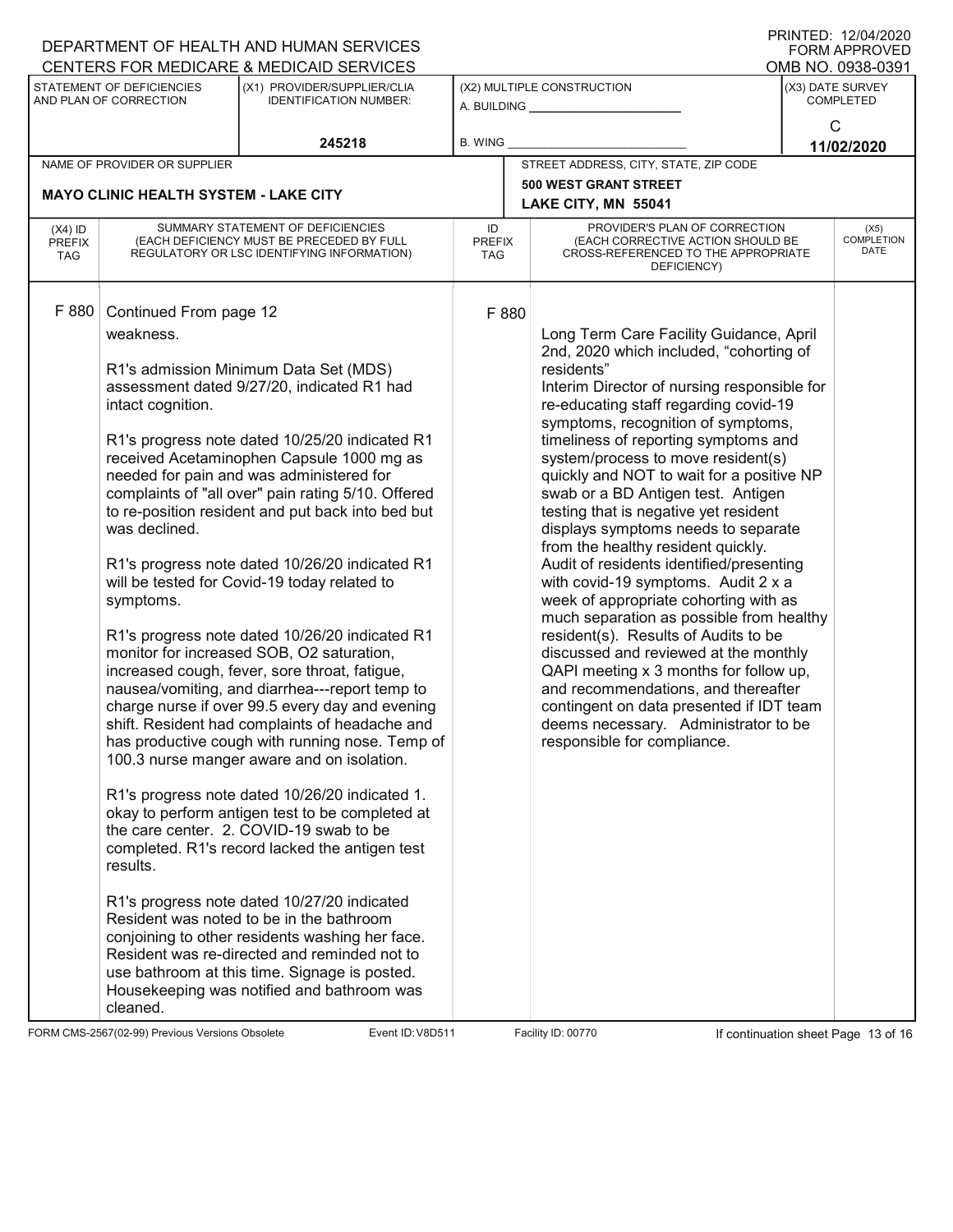|                                                                                                                     |                                                                                                                                                                                       | DEPARTMENT OF HEALTH AND HUMAN SERVICES<br>CENTERS FOR MEDICARE & MEDICAID SERVICES                                                                                                                                                                                                                                                                                                                           |                                   |  |                                                                                                                                                               |                                      | PRINTED: 12/04/2020<br>FORM APPROVED<br>OMB NO. 0938-0391 |
|---------------------------------------------------------------------------------------------------------------------|---------------------------------------------------------------------------------------------------------------------------------------------------------------------------------------|---------------------------------------------------------------------------------------------------------------------------------------------------------------------------------------------------------------------------------------------------------------------------------------------------------------------------------------------------------------------------------------------------------------|-----------------------------------|--|---------------------------------------------------------------------------------------------------------------------------------------------------------------|--------------------------------------|-----------------------------------------------------------|
| STATEMENT OF DEFICIENCIES<br>(X1) PROVIDER/SUPPLIER/CLIA<br>AND PLAN OF CORRECTION<br><b>IDENTIFICATION NUMBER:</b> |                                                                                                                                                                                       |                                                                                                                                                                                                                                                                                                                                                                                                               | (X2) MULTIPLE CONSTRUCTION        |  |                                                                                                                                                               | (X3) DATE SURVEY<br><b>COMPLETED</b> |                                                           |
|                                                                                                                     |                                                                                                                                                                                       | 245218                                                                                                                                                                                                                                                                                                                                                                                                        | <b>B. WING</b>                    |  |                                                                                                                                                               | $\mathsf{C}$<br>11/02/2020           |                                                           |
|                                                                                                                     | NAME OF PROVIDER OR SUPPLIER                                                                                                                                                          |                                                                                                                                                                                                                                                                                                                                                                                                               |                                   |  | STREET ADDRESS, CITY, STATE, ZIP CODE                                                                                                                         |                                      |                                                           |
|                                                                                                                     |                                                                                                                                                                                       |                                                                                                                                                                                                                                                                                                                                                                                                               |                                   |  | <b>500 WEST GRANT STREET</b>                                                                                                                                  |                                      |                                                           |
|                                                                                                                     | <b>MAYO CLINIC HEALTH SYSTEM - LAKE CITY</b>                                                                                                                                          |                                                                                                                                                                                                                                                                                                                                                                                                               |                                   |  | LAKE CITY, MN 55041                                                                                                                                           |                                      |                                                           |
| $(X4)$ ID<br><b>PREFIX</b><br>TAG                                                                                   | SUMMARY STATEMENT OF DEFICIENCIES<br>(EACH DEFICIENCY MUST BE PRECEDED BY FULL<br>REGULATORY OR LSC IDENTIFYING INFORMATION)                                                          |                                                                                                                                                                                                                                                                                                                                                                                                               | ID<br><b>PREFIX</b><br><b>TAG</b> |  | PROVIDER'S PLAN OF CORRECTION<br>(X5)<br><b>COMPLETION</b><br>(EACH CORRECTIVE ACTION SHOULD BE<br>DATE<br>CROSS-REFERENCED TO THE APPROPRIATE<br>DEFICIENCY) |                                      |                                                           |
| F 880                                                                                                               | Continued From page 13                                                                                                                                                                |                                                                                                                                                                                                                                                                                                                                                                                                               | F 880                             |  |                                                                                                                                                               |                                      |                                                           |
|                                                                                                                     | R1's progress note dated 10/28/20 MD/CNP<br>updated: Resident's COVID swab came back<br>detected (positive) Resident moved to room on<br>(COVID unit).                                |                                                                                                                                                                                                                                                                                                                                                                                                               |                                   |  |                                                                                                                                                               |                                      |                                                           |
|                                                                                                                     | R2's Admission Record indicated R2 diagnosis<br>included chronic obstructive pulmonary disease,<br>moderate persistent asthma, and morbid (severe)<br>obesity due to excess calories. |                                                                                                                                                                                                                                                                                                                                                                                                               |                                   |  |                                                                                                                                                               |                                      |                                                           |
|                                                                                                                     | R2's admission Minimum Data Set (MDS)<br>assessment dated 10/22/20, indicated R2 had<br>intact cognition.                                                                             |                                                                                                                                                                                                                                                                                                                                                                                                               |                                   |  |                                                                                                                                                               |                                      |                                                           |
|                                                                                                                     | R2's progress note dated 10/26/20 indicated<br>currently on precautions related to roommate<br>being symptomatic for Covid-19.                                                        |                                                                                                                                                                                                                                                                                                                                                                                                               |                                   |  |                                                                                                                                                               |                                      |                                                           |
|                                                                                                                     | diarrhea. Some wet coughing noted.                                                                                                                                                    | R2's progress note dated 10/28/20 indicated<br>monitor for increased shortness of breath, oxygen<br>saturation, increased cough, fever, sore throat,<br>fatigue, nausea/vomiting, and diarrhea---report<br>temp to charge nurse if over 99.5 every day and<br>evening shift. Temperature: 96.8, oxygen<br>saturation 95% on 4 liters via nasal cannula.<br>Denies sore throat, feelings of nausea/vomiting or |                                   |  |                                                                                                                                                               |                                      |                                                           |
|                                                                                                                     | facility wide testing on 10/28/2020.                                                                                                                                                  | R2's progress note dated 10/29/20 indicated the<br>resident was tested for COVID-19 during the                                                                                                                                                                                                                                                                                                                |                                   |  |                                                                                                                                                               |                                      |                                                           |
|                                                                                                                     |                                                                                                                                                                                       | R2's progress note dated 10/31/20 indicated<br>monitor for increased shortness of breath, oxygen<br>saturation, increased cough, fever, sore throat,<br>fatigue, nausea/vomiting, and diarrhea---report<br>temp to charge nurse if over 99.5 every day and<br>evening shift. Resident complaint and stated she                                                                                                |                                   |  |                                                                                                                                                               |                                      |                                                           |

FORM CMS-2567(02-99) Previous Versions Obsolete Variation School Event ID: V8D511 Facility ID: 00770 If continuation sheet Page 14 of 16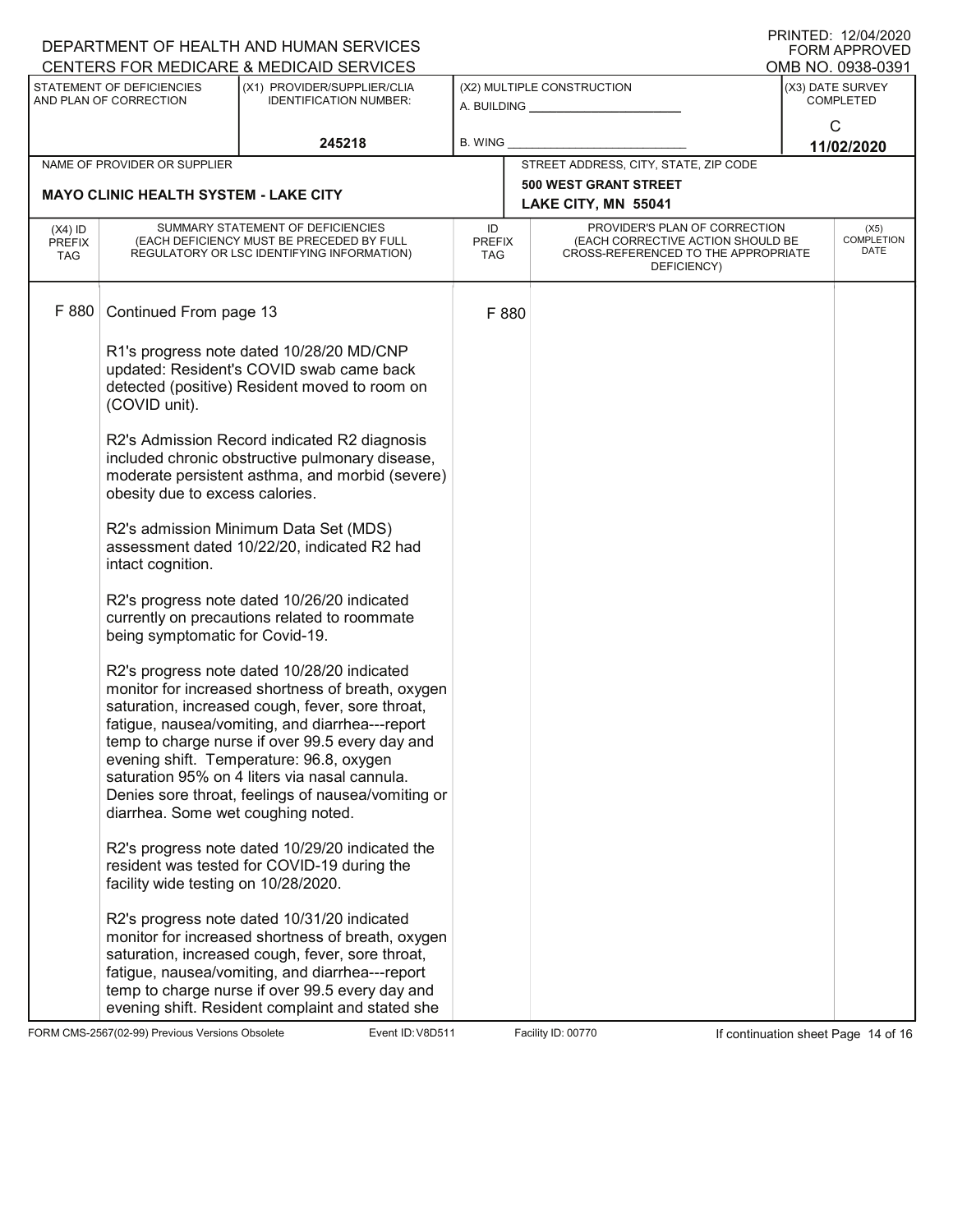| DEPARTMENT OF HEALTH AND HUMAN SERVICES             | I ININTED. IZIUHIZUZU<br><b>FORM APPROVED</b>                                                                                |                                                                                                                                                                                                                                                                                                                                                                                                                                                                                                                                                                    |                |                                                                                                                                           |                                           |  |
|-----------------------------------------------------|------------------------------------------------------------------------------------------------------------------------------|--------------------------------------------------------------------------------------------------------------------------------------------------------------------------------------------------------------------------------------------------------------------------------------------------------------------------------------------------------------------------------------------------------------------------------------------------------------------------------------------------------------------------------------------------------------------|----------------|-------------------------------------------------------------------------------------------------------------------------------------------|-------------------------------------------|--|
|                                                     |                                                                                                                              | CENTERS FOR MEDICARE & MEDICAID SERVICES                                                                                                                                                                                                                                                                                                                                                                                                                                                                                                                           |                |                                                                                                                                           | OMB NO. 0938-0391                         |  |
| STATEMENT OF DEFICIENCIES<br>AND PLAN OF CORRECTION |                                                                                                                              | (X1) PROVIDER/SUPPLIER/CLIA<br><b>IDENTIFICATION NUMBER:</b>                                                                                                                                                                                                                                                                                                                                                                                                                                                                                                       |                | (X2) MULTIPLE CONSTRUCTION<br>A. BUILDING                                                                                                 | (X3) DATE SURVEY<br><b>COMPLETED</b><br>C |  |
|                                                     | 245218                                                                                                                       |                                                                                                                                                                                                                                                                                                                                                                                                                                                                                                                                                                    | <b>B. WING</b> |                                                                                                                                           | 11/02/2020                                |  |
|                                                     | NAME OF PROVIDER OR SUPPLIER                                                                                                 |                                                                                                                                                                                                                                                                                                                                                                                                                                                                                                                                                                    |                | STREET ADDRESS, CITY, STATE, ZIP CODE                                                                                                     |                                           |  |
|                                                     | <b>MAYO CLINIC HEALTH SYSTEM - LAKE CITY</b>                                                                                 |                                                                                                                                                                                                                                                                                                                                                                                                                                                                                                                                                                    |                | <b>500 WEST GRANT STREET</b>                                                                                                              |                                           |  |
|                                                     |                                                                                                                              |                                                                                                                                                                                                                                                                                                                                                                                                                                                                                                                                                                    |                | LAKE CITY, MN 55041                                                                                                                       |                                           |  |
| $(X4)$ ID<br><b>PREFIX</b><br>TAG                   | SUMMARY STATEMENT OF DEFICIENCIES<br>(EACH DEFICIENCY MUST BE PRECEDED BY FULL<br>REGULATORY OR LSC IDENTIFYING INFORMATION) |                                                                                                                                                                                                                                                                                                                                                                                                                                                                                                                                                                    |                | PROVIDER'S PLAN OF CORRECTION<br>(EACH CORRECTIVE ACTION SHOULD BE<br><b>PREFIX</b><br>CROSS-REFERENCED TO THE APPROPRIATE<br>DEFICIENCY) | (X5)<br><b>COMPLETION</b><br>DATE         |  |
| F 880                                               | Continued From page 14<br>tired/fatigued this shift.                                                                         | "feels like im {sik} getting a sore throat", resident<br>denies nausea/vomiting/diarrhea and did not<br>complain of a cough. Resident appeared<br>R2's progress note dated 10/31/20 indicated<br>monitor for increased shortness of breath, oxygen                                                                                                                                                                                                                                                                                                                 | F 880          |                                                                                                                                           |                                           |  |
|                                                     | pain. No elevated temperature.                                                                                               | saturation, increased cough, fever, sore throat,<br>fatigue, nausea/vomiting, and diarrhea---report<br>temp to charge nurse if over 99.5 every day and<br>evening shift. Resident is congested with all over                                                                                                                                                                                                                                                                                                                                                       |                |                                                                                                                                           |                                           |  |
|                                                     |                                                                                                                              | R2's progress note dated 11/2/20 indicated this<br>writer was notified on 11/1/2020 at 10:09 a.m.<br>that the resident tested positive for COVID-19<br>from facility wide testing on 10/28/2020.                                                                                                                                                                                                                                                                                                                                                                   |                |                                                                                                                                           |                                           |  |
|                                                     |                                                                                                                              | The test results for R2 were not received by the<br>facility within two days of facility wide testing.                                                                                                                                                                                                                                                                                                                                                                                                                                                             |                |                                                                                                                                           |                                           |  |
|                                                     | did not have it.                                                                                                             | During an interview on 10/29/20, at 9:59 a.m.<br>RN-B stated the facility did not move R1 until the<br>test results were known to be positive. RN-B<br>stated she did not want to move R1 until it was a<br>known positive and to not expose R1 to COVID if                                                                                                                                                                                                                                                                                                        |                |                                                                                                                                           |                                           |  |
|                                                     |                                                                                                                              | During an interview on 10/29/20, at 1:40 p.m.<br>registered nurse (RN)-A stated when a resident<br>starts to display symptoms of COVID the resident<br>and their roommate would be placed on droplet<br>precautions. RN-A stated the roommates would<br>stay together as of right now and we would<br>monitor, ask for COVID swab, then if one of the<br>roommates would test positive we would separate<br>them. RN-A stated resident not being moved right<br>away because if it is airborne they want to put the<br>roommate on droplet precautions to monitor. |                |                                                                                                                                           |                                           |  |

FORM CMS-2567(02-99) Previous Versions Obsolete Variation School Event ID: V8D511 Facility ID: 00770 If continuation sheet Page 15 of 16